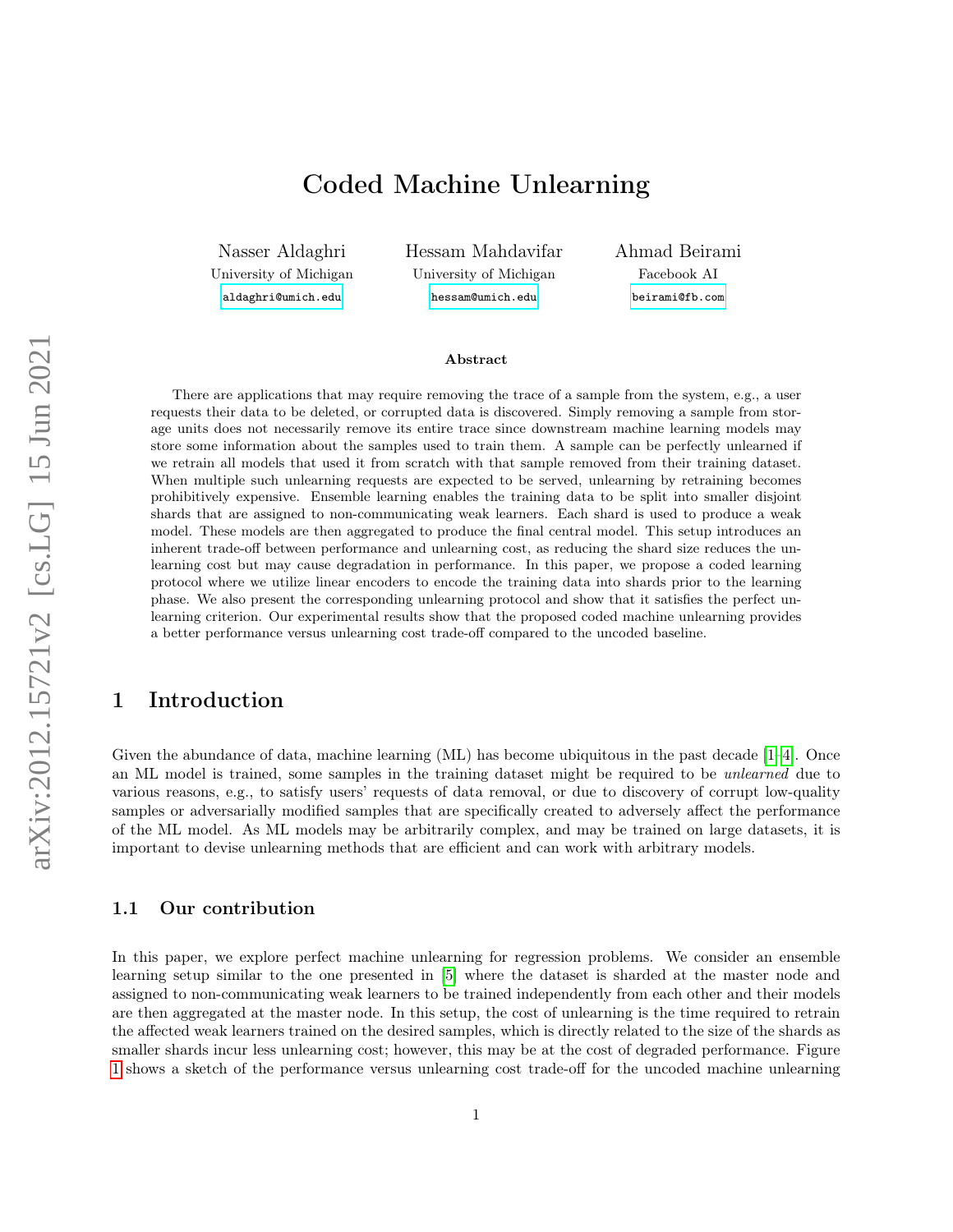<span id="page-1-0"></span>

Figure 1: Sketch of performance vs unlearning cost trade-off of the uncoded machine unlearning proposed in [\[5\]](#page-14-2).

protocol presented in [\[5\]](#page-14-2). We aim to design a protocol that operates within the desirable region shown in the figure. In this figure, the original learning algorithm, where a single learner is trained on the entire uncoded training dataset, sets the lower bound of the achievable mean squared error (MSE), which may be at an unreasonable unlearning cost for various applications. We present a new framework for encoding the dataset prior to training that can potentially outperform uncoded machine unlearning in terms of performance versus unlearning cost trade-off as shown in Figure [1.](#page-1-0) We show that the proposed protocol can provide significant improvements in performance when compared to uncoded machine unlearning and discuss certain intuitions behind the proposed protocol's success.

More specifically, we consider a regression problem and present a coded learning protocol that utilizes a random linear coding scheme to combine the training samples randomly into a smaller number of samples which are then used to train weak learners with the goal of enabling efficient unlearning. Then, we present an efficient unlearning protocol that utilizes the aforementioned coding scheme to remove the unlearned samples from the training dataset as well as to update the model to completely remove such samples from the model. This is done while maintaining a better performance compared to the uncoded machine unlearning. One of the inspirations of utilizing random codes in this work is the success they have shown in different information processing scenarios such as random codes to achieve channel capacity [\[6\]](#page-14-3), random projections in learning kernels [\[7,](#page-14-4) [8\]](#page-14-5), and random projection in compressed sensing [\[9,](#page-14-6) [10\]](#page-14-7). Random projections [\[7\]](#page-14-4) enable efficient learning of large-scale kernels that are capable of modeling nonlinear relationships. We take advantage of random projections to model nonlinear relationships and propose the use of random linear codes to enable efficient unlearning. Finally, we show the success of the proposed protocol by showing experimental results of the performance against the unlearning cost on a few realistic datasets as well as synthetic datasets.

### 1.2 Related work

The problem of efficiently removing information about a training sample from a trained ML model, referred to as machine unlearning [\[11\]](#page-14-8), has been recently introduced in the literature. In this scenario, a trustworthy party aims to train an ML model on a training dataset of raw data with the guarantee that unlearning requests are satisfied by removing the sample from the training dataset as well as removing any trace of them in the trained ML model. One straightforward approach to perfectly satisfy this requirement is to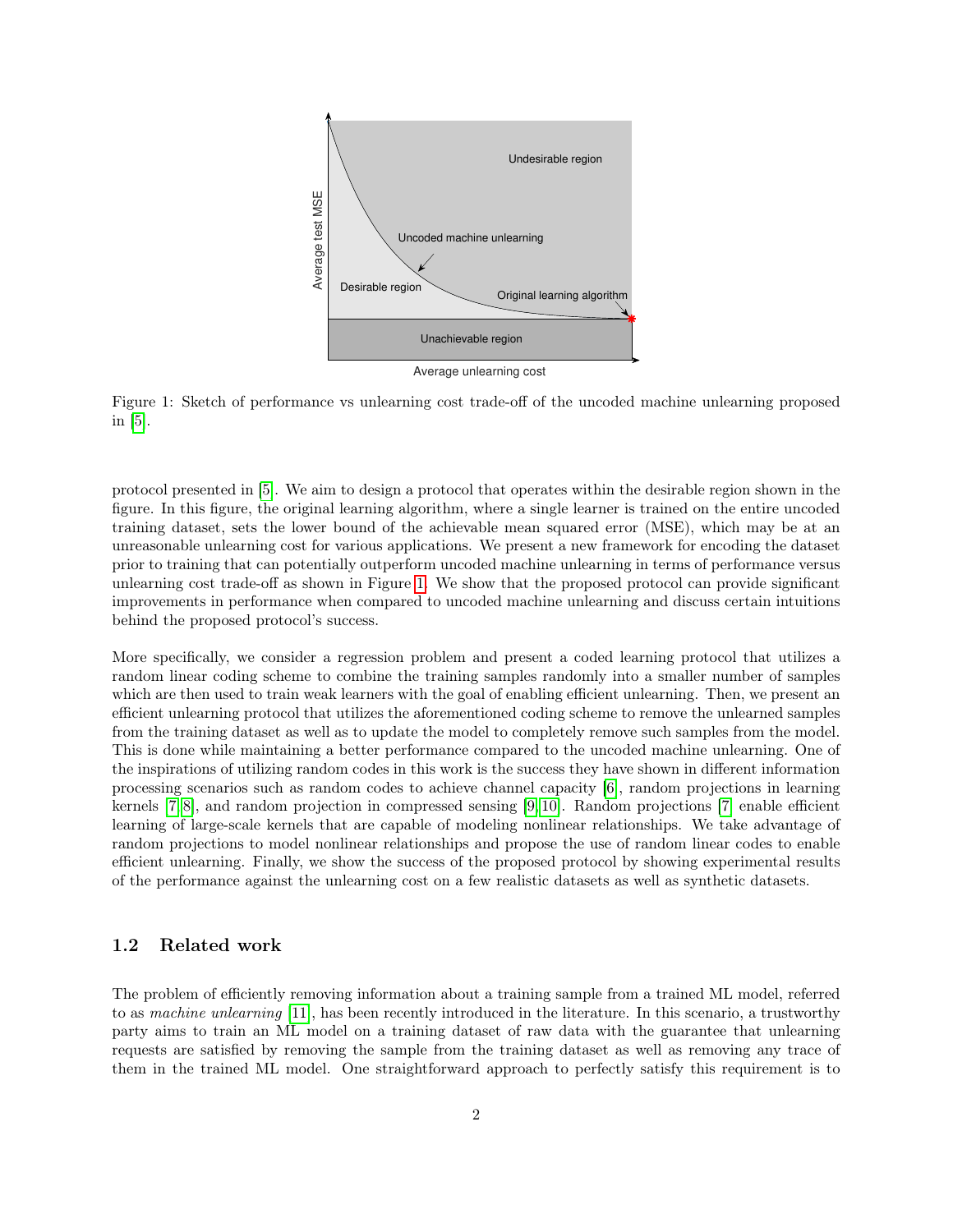retrain the model from scratch after removing the samples that need to be unlearned from the training dataset. However, as large training datasets are increasingly available and used in these models, retraining after receiving each unlearning request becomes prohibitively expensive.

Several works have been proposed in the literature to provide efficient unlearning solutions. Perfect unlearning ensures guaranteed removal of data from learning models. For instance, [\[11\]](#page-14-8) uses statistical query learning to speed up the unlearning process. A more general framework for perfect unlearning considers an ensemble learning setup where a master node shards the training dataset and assigns the shards to noncommunicating weak learners that are trained independently from each other, and then aggregates their models using a certain aggregation function [\[5\]](#page-14-2).

A different approach to the unlearning problem is known as statistical unlearning, where the data removal protocols offer statistical guarantees of removal, similar to statistical methods for estimating leave-one-out cross validation [\[12–](#page-15-0)[15\]](#page-15-1). For instance, the work in [\[16\]](#page-15-2) presents a statistical formulation of data deletion from machine learning similar to differential privacy and describes a method to achieve deletion in linear and logistic regression scenarios. A formulation of data deletion problems using cryptographic notations is presented in [\[17\]](#page-15-3) with a brief discussion on deletion in ML models. Other works on statistical unlearning are also presented in [\[18–](#page-15-4)[21\]](#page-15-5). Statistical unlearning is typically suitable for convex models which are wellbehaving; however, they often provide no guarantees for non-convex models.

Another closely related line of work is concerned with individual samples' privacy; this is relevant in cases where the samples contain highly sensitive information and they need to be kept secret even from the ML model. Examples of privacy-preserving ML include works based on differential privacy such as [\[22–](#page-15-6)[24\]](#page-15-7) and privacy-preserving learning such as [\[25–](#page-15-8)[30\]](#page-16-0). A major distinction between this line of work and machine unlearning is that samples do not need to be kept private in machine unlearning, but the requests of unlearning need to be honored.

Different methods proposed in the ML literature can be useful in reducing the training cost of ML models. One method used to reduce the number of the randomly projected features of samples is known as data-dependent random projections where feature projections are sampled from some data-dependent distributions [\[8,](#page-14-5) [31,](#page-16-1) [32\]](#page-16-2). Another method is known as data distillation where the dataset is compressed using a distillation algorithm [\[33,](#page-16-3) [34\]](#page-16-4). However, since these methods are date-dependent, they inherently leak information about samples and their algorithms. Hence, random projections algorithms or distillation algorithms need to be updated accordingly to mitigate any leakage of information about the samples to ensure perfect unlearning after retraining the model. Consequently, this process incurs an additional overhead in the unlearning cost that should not be neglected.

### 1.3 Organization

The rest of the paper is organized as follows. In Section [2](#page-3-0) the problem setup and the proposed protocol are presented including the proposed protocols for coded learning and unlearning. In Section [3](#page-9-0) several experiments are conducted to evaluate the proposed protocol using certain datasets along with a discussion on the intuition behind the protocol's success. Finally, the paper is concluded along with a discussion on possible future work directions in Section [4.](#page-13-0)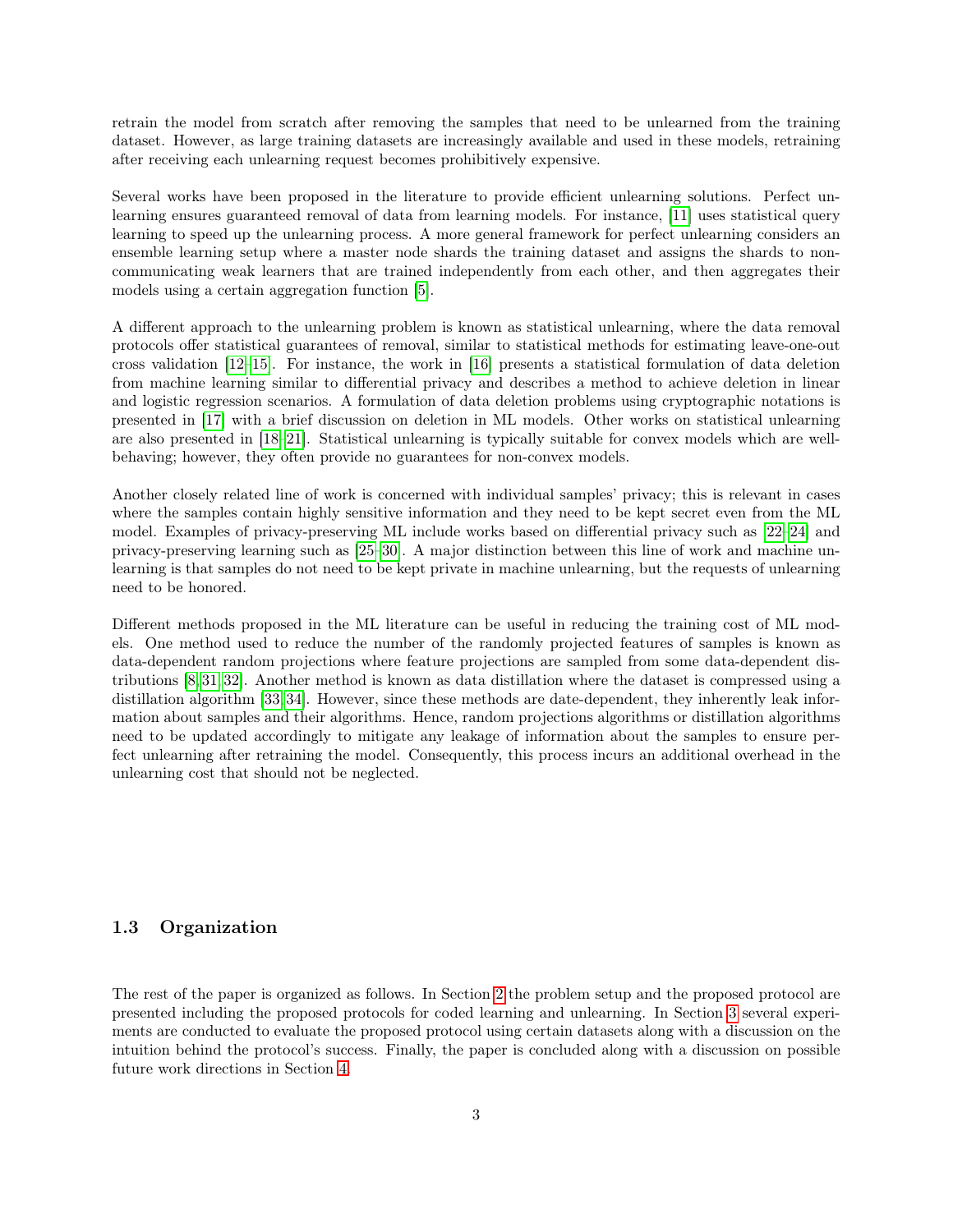# <span id="page-3-0"></span>2 Problem Setup and Proposed Protocol

In this section, the setup for the problem of machine learning and unlearning is described along with the proposed protocol for regression models. First, a description of a regression learning model along with its metrics is discussed. Then, the proposed protocol for coded machine learning using data encoding of the training dataset prior to training the learning model is presented and a specific encoder for regression models is introduced. Moreover, the corresponding protocol for perfect coded unlearning is introduced, and its success is shown.

### 2.1 Problem setup

Consider a setup where the training dataset is a matrix denoted as [*X*, *y*] whose rows are the independent and identically distributed (i.i.d.) samples  $x_i$  along with their response  $y_i$  for  $i = 1, 2, ..., n$ , where  $x_i \in \mathcal{X}$ and  $y_i \in \mathcal{Y}$ . We denote n as the number of samples, d as the number of features. Columns of **X** are referred to as the features while *y* is referred to as the response variable, whose elements are of the form

<span id="page-3-1"></span>
$$
y_i = f(\mathbf{x}_i) + \epsilon. \tag{1}
$$

The training dataset is used to train a learning model to produce a model, i.e., a function  $f: \mathcal{X} \to \mathbb{R}$ , that minimizes a loss function. For regression problems, the loss  $\ell$  is a function that measures the goodness of fit of the model  $f \in \mathcal{F}$  on the training dataset, typically expressed as

$$
\ell(\mathbf{X}, \mathbf{y}; f) = \frac{1}{n} \sum_{i=1}^{n} (y_i - f(\mathbf{x}_i))^2 + \Omega(\|f\|_{\mathcal{F}}),
$$
\n(2)

where  $\Omega$  is a regularization term. The learning model finds a function  $f^*$  that minimizes the loss function as follows

$$
f^* = \operatorname*{argmin}_{f \in \mathcal{F}} \ell(\mathbf{X}, \mathbf{y}; f). \tag{3}
$$

The Representer theorem is a powerful theorem for general regression problems. It states that for the regu-larized loss in [\(2\)](#page-3-1), when using a a strictly increasing function  $\Omega$ , and a kernel  $k : \mathcal{X} \times \mathcal{X} \to \mathbb{R}$  with F as its associated Reproducing Kernel Hilbert Space (RKHS), then the minimizer  $f^*$  of the loss function above is expressed in the form [\[35\]](#page-16-5)

$$
f^* = \sum_{i=1}^n w_i k(\cdot, \mathbf{x}_i), \tag{4}
$$

where  $w_i \in \mathbb{R}$ . This powerful theorem translates any regression problem, even nonlinear problems, as a linear problem in the RKHS. Hence, the problem can be transformed and re-expressed to be as follows

$$
y = Kw + \epsilon,\tag{5}
$$

where **K** is an  $n \times n$  kernel matrix whose elements  $k_{ij} = k(x_i, x_j)$ , **w** is a  $n \times 1$  coefficient vector, and  $\epsilon$  is a  $n \times 1$  noise vector. The  $L_2$ -regularized learning model for this kernel problem, also known as ridge regression, aims to estimate  $w$  that minimizes the loss function

$$
\ell(\mathbf{K}, \mathbf{y}; \mathbf{w}) = \frac{1}{n} \sum_{i=1}^{n} (y_i - \mathbf{k}_i^T \mathbf{w})^2 + \lambda \mathbf{w}^T \mathbf{w}, \tag{6}
$$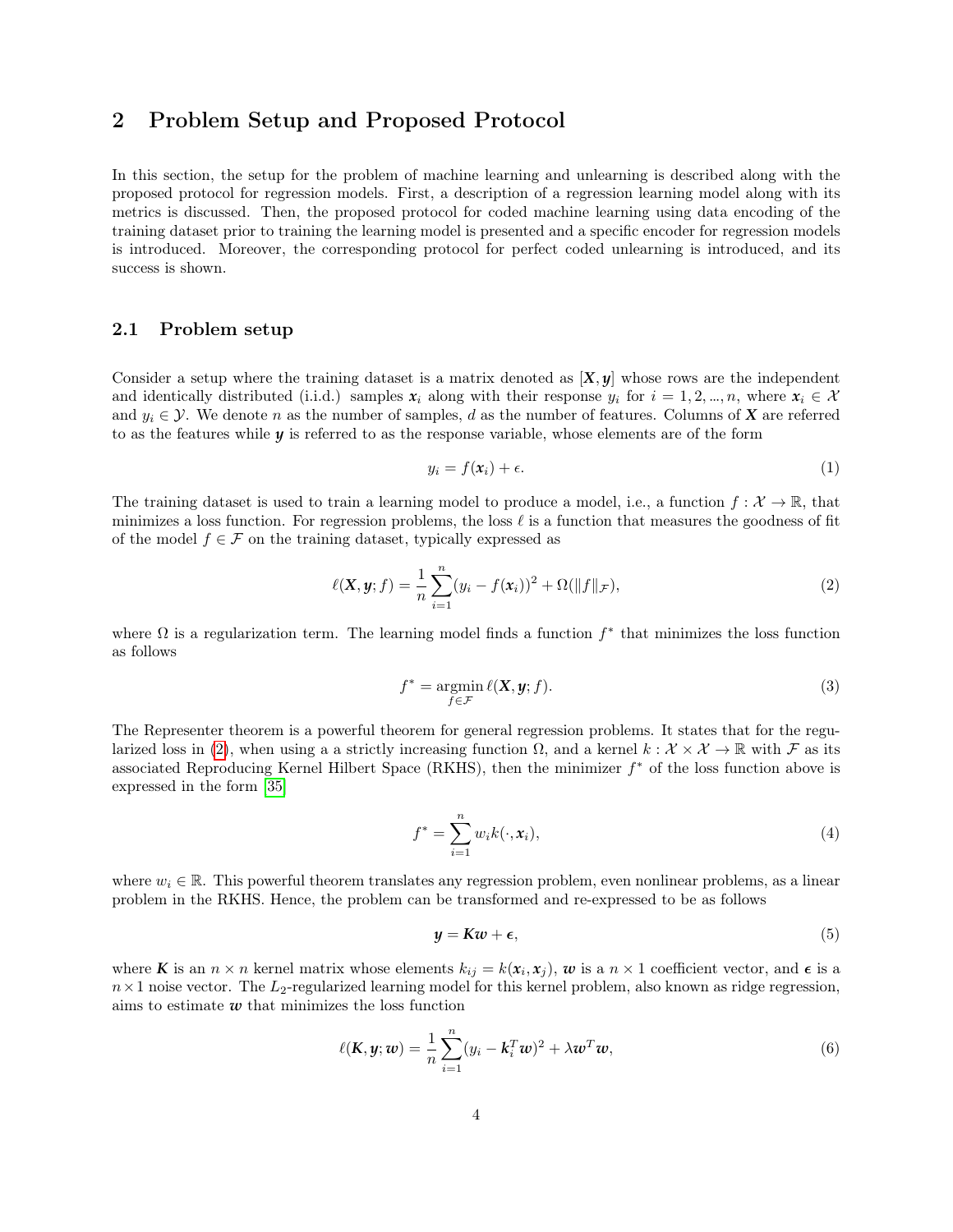where  $k_i$  is the *i*-th row of  $K$ , and  $\lambda$  is the regularization parameter. We denote the resulting model trained on  $[X, y]$  when initialized with parameters *h* as  $f^* = \mathcal{M}^h(X, y)$ .

These kernel methods suffer greatly in regimes where the size of training datasets is large. Specifically, for a dataset with a fixed number of features, computations of the elements in the kernel matrix result in an additional complexity of  $O(n^2)$  on top of the optimization method used to solve the problem. One method of resolving this issue is proposed in [\[7\]](#page-14-4), which suggests using random projections of the features to a relatively low-dimensional space compared to n. This gives a good approximation of the function  $f^*$  using random projections to a D-dimensional space where  $d < D \ll n$ , which enables efficient linear regression methods to be used to solve the regression problem. These random projections enable an approximation of the target function  $f^*$ , denoted as  $\hat{f}$ , expressed as follows

$$
\hat{f}(\mathbf{x}) = \sum_{i=1}^{D} \phi(\mathbf{x}^T \boldsymbol{\theta}_i + b_i) w_i + \epsilon,
$$
\n(7)

where  $\phi$  is an activation function,  $\theta_i$  and  $b_i$  are chosen randomly from some distributions,  $w_i$ 's are the coefficients to be estimated, and  $D$  is the desired dimension of the projected features [\[7\]](#page-14-4). This enables us to apply this transformation of the original feature matrix *X* into another feature matrix  $X_p$  of size  $n \times D$ , then we have the following

<span id="page-4-2"></span><span id="page-4-1"></span>
$$
y = X_p w + \epsilon,\tag{8}
$$

where  $w$  are the coefficients to be estimated of size  $D \times 1$ .

After the model has been trained, it is used for prediction until a request of unlearning samples arrives. Once unlearning requests arrive, the model stops processing any prediction requests and launches the unlearning protocol. Machine unlearning is formulated as follows: when an unlearning request of sample  $[x_u^T, y_u]$  from the training dataset is received, the model must be immediately updated to remove any effect of this sample, i.e., unlearn it, from  $\mathcal{M}^h(X, y)$ . The unlearning protocol is denoted as U and its output is an updated model denoted as  $\mathcal{U}(\mathcal{M}^h(\mathbf{X},y),[\mathbf{x}_u,y_u])$ . In this paper, we require U to be a perfect unlearning protocol defined as follows [\[5\]](#page-14-2).

<span id="page-4-0"></span>**Definition 1** (perfect machine unlearning) An unlearning protocol U on model  $\mathcal{M}^h(X, y)$  is said to be  $\Delta$  perfect *if the output of the unlearning protocol removing the sample*  $[x_u^T,y_u]$ , denoted as  $\mathcal{U}(\mathcal{M}^h(X,y),[x_u^T,y_u])$ , is a statistical draw from the distribution of the models trained on  $[X\setminus x_u, y\setminus y_u]$ , denoted as  $\mathcal{M}^h(X\setminus x_u, y\setminus y_u)$ , where  $[X \setminus x_u, y \setminus y_u]$  denotes the training dataset  $[X, y]$  after removing the sample  $[x_u^T, y_u]$  from it.

Perfect unlearning protocols ensure the complete removal of samples from the model but may suffer in terms of their efficiency. Removing the samples from the training dataset and retraining a model from scratch achieves perfect unlearning. However, the major hurdle of this approach is the extended delay time required to unlearn a sample as retraining is the process that mainly causes this delay; hence, it is desirable to design efficient unlearning protocols that can be used for large scale datasets.

### 2.2 Proposed protocol

The proposed protocol is described in two parts, learning and unlearning. In the learning phase, we present a method for encoding the training dataset prior to training and describe a specific coding scheme for a regression learning model. After the model has been trained, we transition into the unlearning phase, we describe an efficient method to process unlearning requests using the coded training dataset and update the model to perfectly unlearn the desired samples.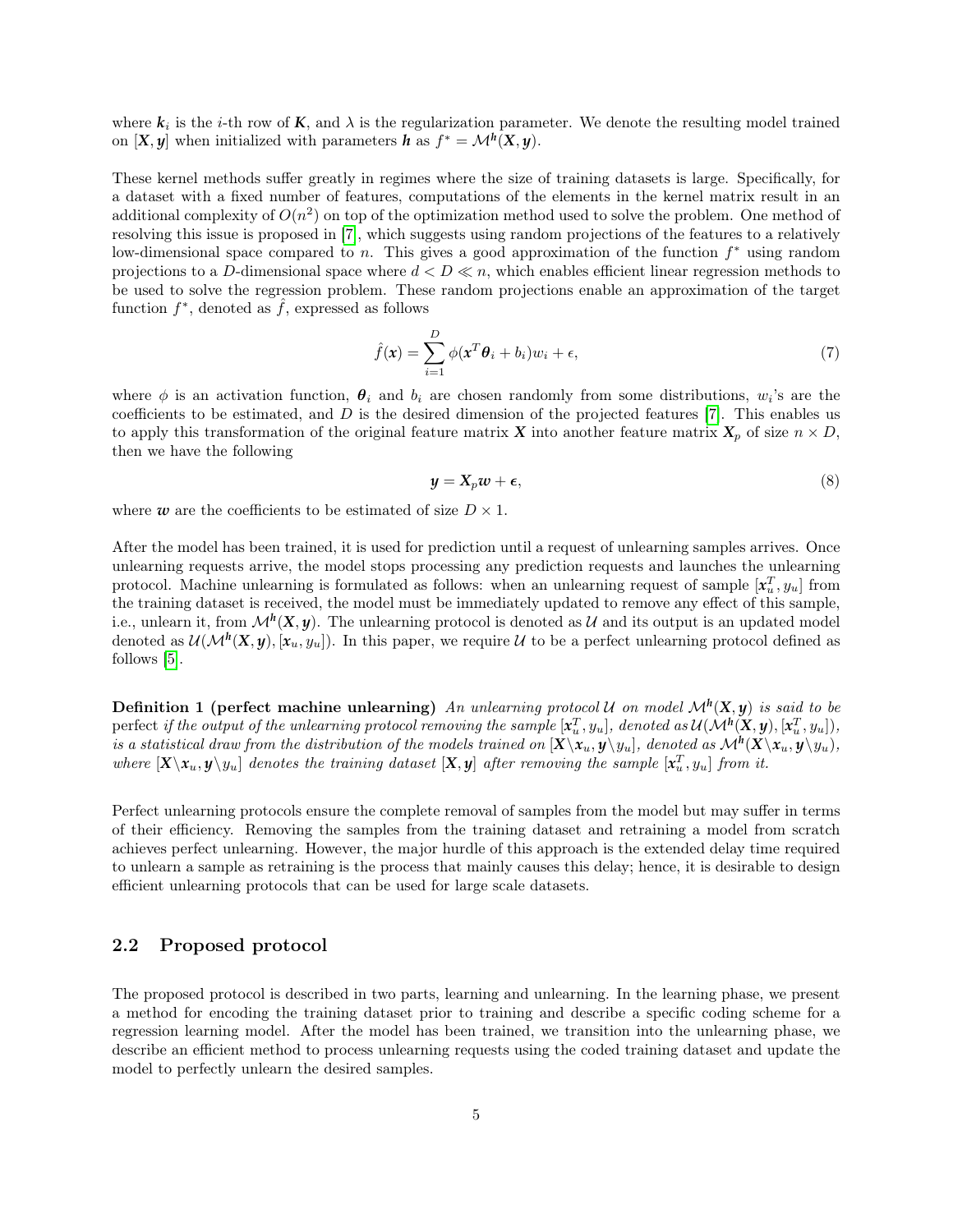<span id="page-5-0"></span>

Figure 2: Proposed coded learning setup.

#### 2.2.1 Learning

The proposed protocol introduces the idea of data encoding prior to training the ensemble model as shown in Figure [2.](#page-5-0) The learning model  $\mathfrak{M}$ , also referred to as the master node, is launched to learn a regression model whose training dataset is assumed to have been preprocessed. The model starts by passing the training dataset through an *encoder* to produce a sharded coded training dataset that contains r coded shards. Then, each coded shard j is used to train a weak learner  $\mathfrak{L}_j$  to produce a model denoted as  $f_j^*$ . Once these weak learners are trained, the model  $\mathfrak{M}$  is ready for prediction. When sample x is passed to the model  $\mathfrak{M}$ , it is directly passed to each of the weak learners to produce weak predictions  $f_j^*(x)$  for  $j = 1, 2, ..., r$ , then the model M computes the final prediction  $f^*(x)$  by applying an aggregation function  $a : \mathbb{R}^r \to \mathbb{R}$ , such as averaging, a majority vote, etc, as follows

$$
f^*(x) = a(f_1^*(x), f_2^*(x), \dots, f_r^*(x)).
$$
\n(9)

For linear regression models, or nonlinear regression models coupled with random projections, we know that the generated model  $f_j^*$  is the corresponding weights  $w_j^*$ . Once all weak learners  $\mathfrak{L}_j$ 's have been trained,  $\mathfrak{M}$ produces a matrix  $W^*$  whose columns are the estimated coefficients from the weak learners as follows

$$
\mathbf{W}^* = [\mathbf{w}_1^*, \mathbf{w}_2^*, ..., \mathbf{w}_r^*]. \tag{10}
$$

Once W<sup>∗</sup> is available, the model  $\mathfrak M$  computes the aggregate prediction weights by computing the mean of the weight vectors of the weak learners to produce  $w_{\text{agg}}^*$ , which is directly used at the time of prediction, bypassing the weak predictions computations. When the sample *x* is passed as input, the predicted output is

$$
f^*(x) = x^T w_{\text{agg}}^*.
$$
\n<sup>(11)</sup>

The encoding of the training dataset is a method to produce a new training dataset with the goal of reducing learning and unlearning costs. Coding can be viewed as a method to incorporate multiple samples from the uncoded training dataset into a single sample of the coded training dataset to enable efficient learning and unlearning. In other words, although we have fewer coded samples for weak learners, each of these coded samples is created from multiple uncoded samples, enabling the model to learn these uncoded samples indirectly. First, let us define an encoder as follows.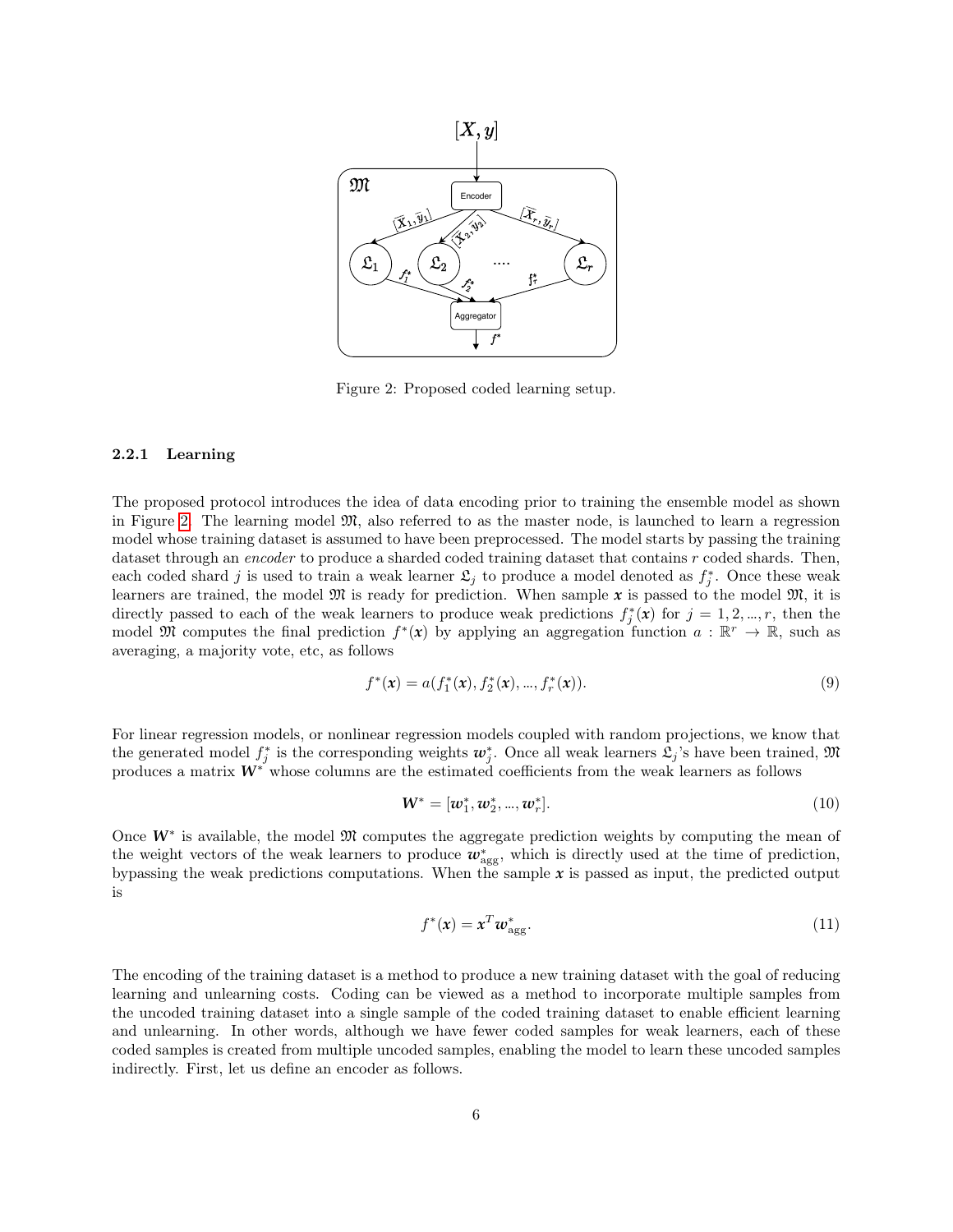<span id="page-6-0"></span>Algorithm 1 Learning (Learn)

1: Input:  $[X, \mathbf{y}], s, r, \rho$ . 2: Output: *W*<sup>∗</sup> , {*X*, *y*}, *G*. 3: At master node M, do 4: if  $s \neq 1$  then 5:  ${\overline{X}, \overline{y}}$ ,  $G \leftarrow$  LinearEnc([*X*, *y*], *s*, *r*,  $\rho$ ). 6: else 7:  $\{\overline{X}, \overline{y}\} = \{[X, y]\}$ 8:  $G = [1]$ 9: end if 10: Send  $[\overline{X}_i, \overline{y}_i]$  to weak learner  $\mathfrak{L}_i$ 11: At weak learner  $\mathfrak{L}_i$ , do 12:  $\boldsymbol{w}_i^* \leftarrow \operatorname{argmin}_{\boldsymbol{w}} \ell([\overline{\boldsymbol{X}}_i, \overline{\boldsymbol{y}}_i], \boldsymbol{w})$ 13: Send  $w_i^*$  to  $\mathfrak{M}$ 14: At master node M, do 15:  $\mathbf{W}^* = [\mathbf{w}_1^*, \mathbf{w}_2^*, ..., \mathbf{w}_r^*]$ 16:  $w_{\text{agg}}^* = \frac{1}{r} \sum_{i=1}^r w_i^*$ 

<span id="page-6-1"></span>Algorithm 2 Linear encoder (LinearEnc)

1: Input:  $[X, y]$ , s, r,  $\rho$ . 2: Initialization:  $G = 0_{s \times r}$ ,  $\{\overline{X}, \overline{y}\}$  = empty. 3: Output:  $\{X,\overline{y}\}, G$ . 4: while *G* is not full column rank do 5: Set  $G = 0_{s \times r}$ 6: while *G* has any all-zero rows do 7:  $G \leftarrow \text{RandMatrix}(s, r, \rho)$ 8: end while 9: end while 10: Split  $[X, y]$  into s submatrices  $[X_i, y_i]$  of equal size 11: for j in range(r) do 12:  $\{\overline{\mathbf{X}}, \overline{\mathbf{y}}\}$ .append $([(\sum_{i=1}^s g_{ij}\mathbf{X}_i),(\sum_{i=1}^s g_{ij}\mathbf{y}_i)])$ 13: end for 14: return  $\{X,\overline{y}\}, G$ 

**Definition 2 (encoder)** An encoder with rate  $\tau$  is defined as a function that transforms the original training dataset with n samples into another dataset with m samples while maintaining the same number of features. The rate of this encoder is

$$
\tau = \frac{n}{m}.\tag{12}
$$

When using shards of equal size, as considered in this work, the rate can also be viewed as the ratio of the number of uncoded shards to the number of coded shards. The rate and design of the encoder are now additional parameters of the model that require tuning when training a model. It is worth noting that the design of the encoder itself for a fixed rate directly affects the unlearning cost of the overall model as well as the performance, as will be clarified later. Hence, it should be carefully considered when designing a model.

The proposed coded learning model for linear regression is described in Algorithm [1.](#page-6-0) The learning algorithm takes the training dataset  $[X, y]$  and code parameters s, r,  $\rho$  as inputs and outputs the coded training dataset along with the coding matrix and the trained model. The model M utilizes a linear encoder described in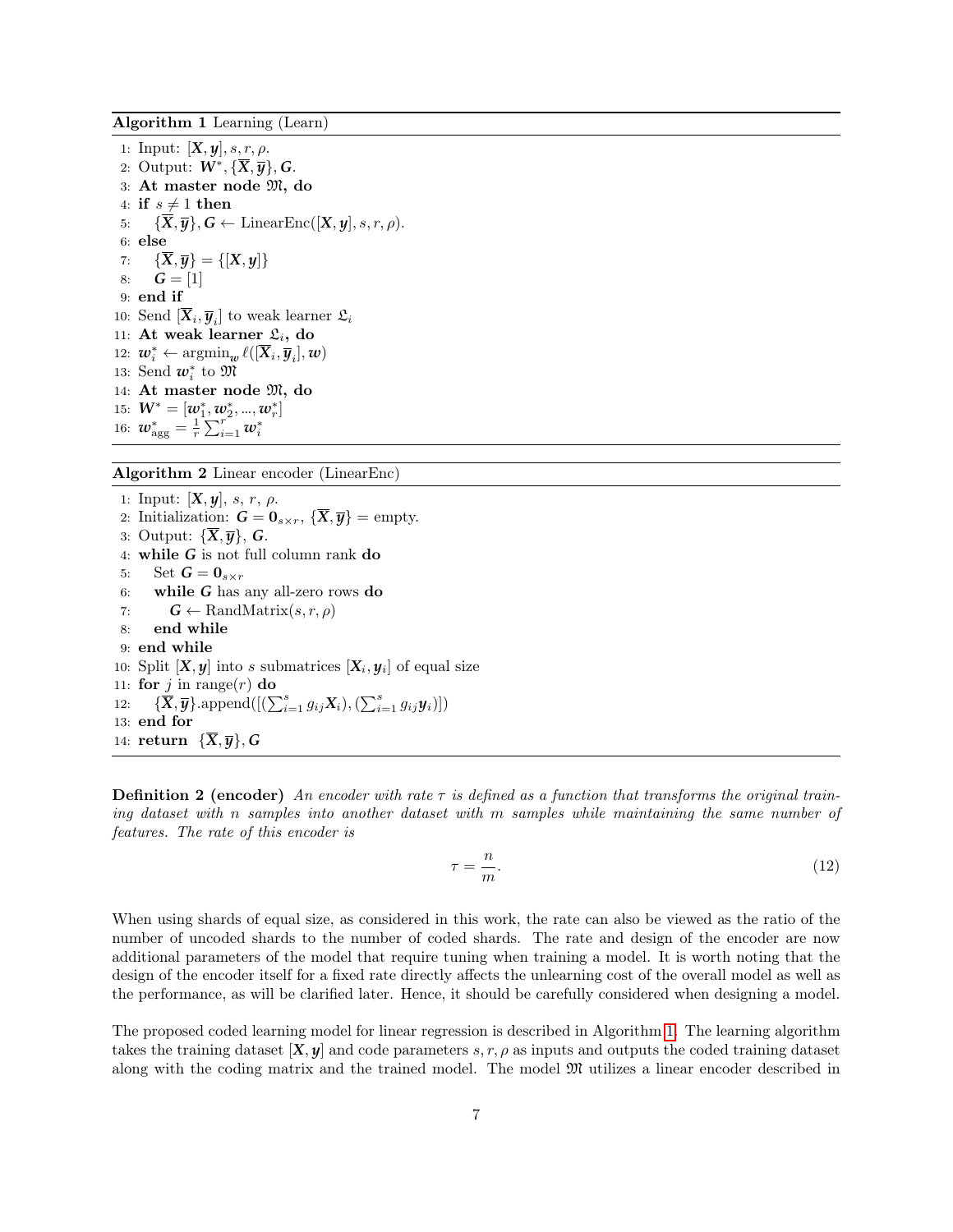Algorithm [2](#page-6-1) to encode the training dataset using the provided code parameters. The linear encoder takes the desired code parameters s, r,  $\rho$  along with the training dataset  $[X, y]$  as inputs and processes it as follows:  $[X, y]$  is divided into s disjoint submatrices of equal size, i.e., each has  $\bar{n} = \frac{n}{s}$  samples, denoted as  $[X_i, y_i]$ for  $i = 1, 2, ..., s$ . These are encoded using a matrix *G*, described next, to produce  $[\overline{X}_j, \overline{y}_j]$ , for  $j = 1, 2, ..., r$ . The output of this encoder is  $\{\overline{X}, \overline{y}\}$  whose elements are the coded shards used to train the corresponding weak learners, i.e., shard j is used to train the j-th weak learner to produce the corresponding optimum  $w_j^*$ . Note that the code parameters should keep the coded shards in the original regime of the original dataset; for example, if  $n>d$ , then  $\overline{n}>d$ .

Following the success of random codes in information theory [\[6\]](#page-14-3) and random projections in signal processing [\[9,](#page-14-6) [10\]](#page-14-7) and machine learning [\[7\]](#page-14-4), we propose to use a random binary matrix generator (RandMatrix) to generate *G*. In this protocol, the matrix *G* is of size  $s \times r$  and density  $0 < \rho \leq 1$ . We desire the matrix *G* to be a tall matrix, i.e.,  $r \le s$ , since our goal is to reduce the number of coded samples used for training. Since  $r \leq s$ , *G* needs to satisfy two conditions: each row of *G* should have at least one nonzero element, and it should have full rank. The first condition ensures that all the shards are used in training the model, while the second condition ensures that every weak learner has a training dataset that is unique from all other weak learners. Another consequence of using a code with  $r \leq s$  is that it lowers the initial learning cost by a factor of  $\tau$  compared to uncoded machine unlearning. For example, for some s and r then we only need to train r learners each using  $n/s$  coded samples, compared to s learners each with  $n/s$  uncoded samples in uncoded machine unlearning.

#### 2.2.2 Unlearning

Now that the model has been trained on the coded training dataset, we proceed to describe a protocol to unlearn samples from this model. Our goal is to remove such samples from the coded shards as well as to remove any trace of such samples from the affected weak learners where such samples appear. The unlearning protocol for the aforementioned learning protocol is described in Algorithm [3.](#page-8-0) The algorithm's inputs are the coded dataset  ${\overline{X}, \overline{y}}$ , the samples to be unlearned  $[X_u, y_u]$ , their indices *u* in the uncoded training dataset [*X*, *y*], the matrix *G*, and the original model estimated coefficients *W*<sup>∗</sup> . The algorithm's outputs are the updated coded dataset  ${\{\mathbf{\tilde{X}}, \tilde{y}\}}$ , and the updated estimated coefficients of the model  $W^*$ . Essentially, the algorithm needs to identify the uncoded shards that include the samples with indices *u* as well as their corresponding coded shards using the matrix *G*. The samples first need to be removed from the coded shard by subtracting them from the corresponding coded samples in all coded shards where they appear to eliminate their effect from the coded shards. Once all the coded shards are updated, they are then used to update their corresponding weak learners to unlearn these samples from the weak learner models followed by updating the final aggregate model using the updated weak learners' estimates. The following lemma proves that the algorithm guarantees perfect unlearning.

Lemma 1 The unlearning protocol described in Algorithm [3](#page-8-0) perfectly unlearns the desired samples from the model in the sense of Definition [1.](#page-4-0)

*Proof:* Without loss of generality, we consider a single sample  $[x_u^T, y_u]$  that is requested to be unlearned from the model, which appears in  $[X_j, \overline{y}_j]$  that is used to train the j-th weak learner whose model is denoted by  $\mathcal{M}_{j}^{h}(\overline{X}_{j}, \overline{y}_{j})$ . First, the protocol updates this training dataset to be  $[\overline{X}_{j}, \widetilde{y}_{j}]$  by subtracting the sample  $[x_u^T, y_u]$  from the corresponding coded sample in order to remove it from the dataset  $[\overline{X}_j, \overline{y}_j]$ . Then, the j-th weak learner, whose new training dataset is  $[\tilde{\mathbf{X}}_j, \tilde{\mathbf{y}}_j]$ , is trained from scratch and the resulting model is denoted as  $\mathcal{U}(\mathcal{M}_{j}^{h}(\overline{X}_{j}, \overline{y}_{j}), [\mathbf{x}_{u}^{T}, y_{u}])$ . This model is equivalent to a model  $\mathcal{M}_{j}^{h'}(\widetilde{X}_{j}, \widetilde{y}_{j})$ , where  $h'$  is chosen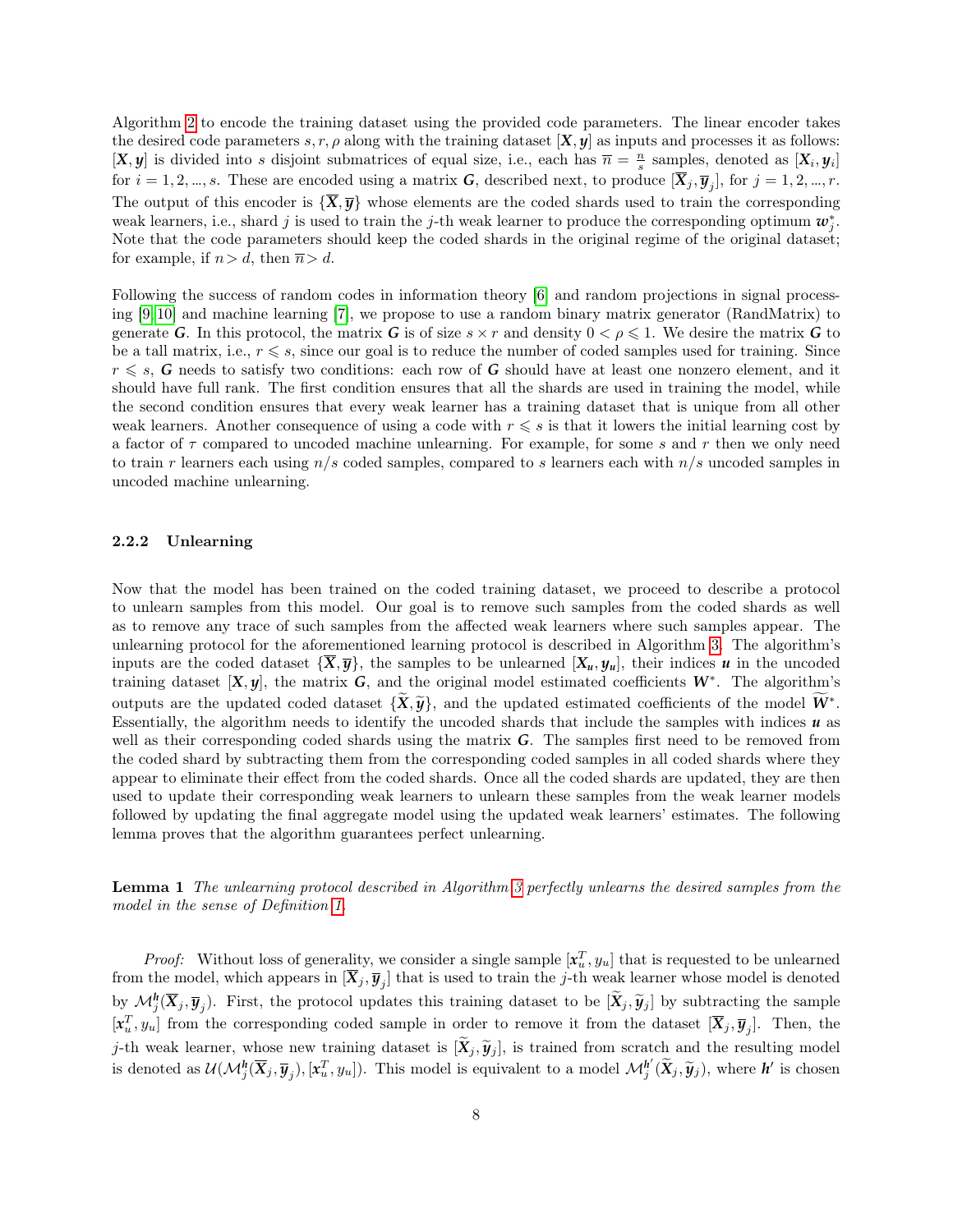<span id="page-8-0"></span>Algorithm 3 Unlearning (Unlearn)

1: Input:  ${\{\overline{X}, \overline{y}\}, [X_u, y_u], u, G, W^*}.$ 2: Initialization:  $j = \text{empty.}$ 3: Output:  $\{\widetilde{\mathbf{X}}, \widetilde{\mathbf{y}}\}, \widetilde{\mathbf{W}}^*$ . 4: At master node M, do 5: Set  $\{X,\widetilde{\boldsymbol{\mathcal{y}}}\} = \{\overline{X},\overline{\boldsymbol{\mathcal{y}}}\}\$ 6: Set  $\widetilde{W}^* = W^*$ 7: for i in range(length( $u$ )) do 8:  $s' \leftarrow \text{index of the uncoded shared containing } [\mathbf{x}_i^T, y_i]$ 9:  $i' \leftarrow \text{index of } [\mathbf{x}_i^T, y_i] \text{ within shared } s'$ 10: *j*  $\mathcal{O}' \leftarrow$  indices of nonzero elements in row s' of G 11: for  $j'$  in  $j'$  do 12:  $\widetilde{x}_{j'i'} = \widetilde{x}_{j'i'} - g_{s'j'}x_i$ 13:  $\widetilde{y}_{j'i'} = \widetilde{y}_{j'i'} - g_{s'j'}y_i$ 14: end for 15:  $j$ .append $(j')$ 16: end for 17:  $j_u \leftarrow \text{unique}(j)$ 18: Send  $[\widetilde{\mathbf{X}}_j, \widetilde{\mathbf{y}}_j]$  to weak learner  $\mathfrak{L}_j$  for all  $j \in \mathfrak{j}_u$ 19: At weak learner  $\mathfrak{L}_i$ , do  $20: \tilde{\boldsymbol{w}}_j^* \leftarrow \operatorname{argmin}_{\boldsymbol{w}} \ell(\widetilde{\boldsymbol{X}}_j, \widetilde{\boldsymbol{y}}_j; \boldsymbol{w})$ 21: Discard the previous model  $w_j^*$ 22: Send  $\tilde{\bm{w}}_j^*$  to  $\bm{\mathfrak{M}}$ 23: At master node M, do 24: Replace column j of  $\tilde{W}^*$  with the updated  $\tilde{w}_j^*$  for all  $j \in j_u$ 25: Set  $\tilde{\boldsymbol{w}}_{\text{agg}}^* = \frac{1}{r} \sum_{i=1}^r \tilde{\boldsymbol{w}}_i^*$ 

randomly. Using the uniqueness property of the linear and ridge regression solutions, we have the following:

$$
\mathcal{U}(\mathcal{M}_{j}^{h}(\overline{\mathbf{X}}_{j},\overline{\mathbf{y}}_{j}),[\mathbf{x}_{u}^{T},y_{u}])=\mathcal{M}_{j}^{h''}(\overline{\mathbf{X}}_{j}\setminus\mathbf{x}_{u},\overline{\mathbf{y}}_{j}\setminus y_{u}),
$$
\n(13)

for some random  $h''$ . Hence, the desired sample is perfectly unlearned from the j-th weak learner. The same argument applies to all other affected weak learners after removing the desired samples from their corresponding training datasets. Therefore, as the resulting models from the affected weak learners are updated along with re-calculating the aggregation function, the overall updated model perfectly unlearns the desired samples from the model.

For large-scale problems, we can speed up the unlearning protocol even more. Using iterative optimization methods one can start the optimization problem for the weak learners on the new training dataset using the solution from their previous model. Specifically, for linear and ridge regression problems the resulting model will always be the same as the one trained from scratch since these iterative methods will converge to a unique global minimizer regardless of the initialization. However, this cannot be used for other complex models such as the over-parameterized multi-layer perceptron (MLP) since the training loss can be zero for these models. Hence, when a sample is removed and the model is initialized from the previous model, it will immediately converge since the training loss is already zero, but this solution was reached in part due to the removed sample. Therefore, this approach in the over-parameterized scenario does not perfectly unlearn the sample.

The last design parameter of the coded learning is the generator matrix *G*. One of the properties of the matrix *G* used in the encoder is its density  $\rho$ , and it can be seen in Algorithm [3](#page-8-0) that the density of *G* directly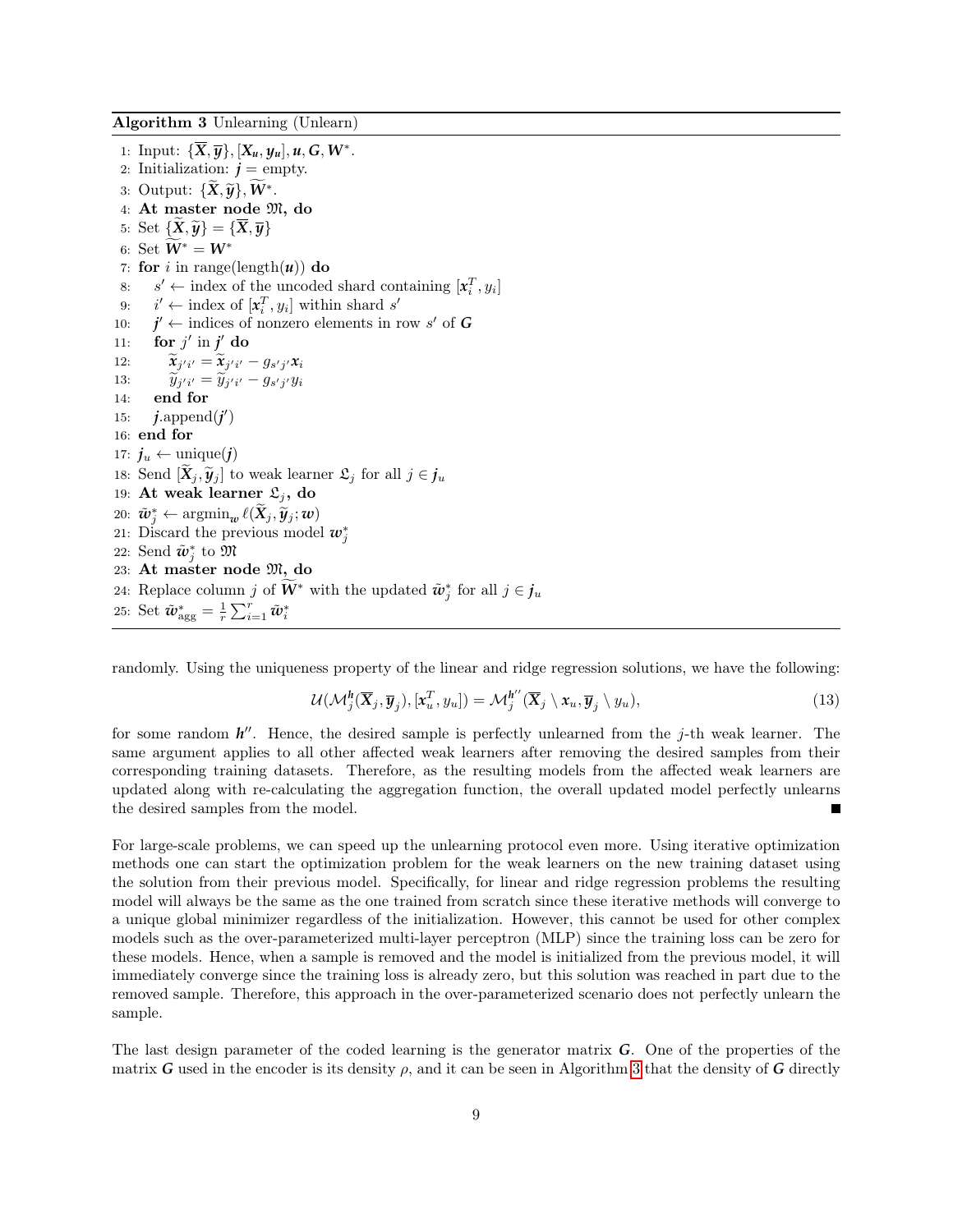affects the unlearning cost. For example, a sample whose corresponding row in *G* is dense requires updating more weak learners than a sample whose corresponding row is sparse. Therefore, the design of such a matrix is directly related to the efficiency of unlearning. If we aim to have the lowest unlearning cost for an encoder with a specific rate, we use the minimum matrix density that satisfies both of the aforementioned conditions for the matrix *G*, which is  $\rho = \frac{1}{r}$ . This corresponds to the case where there is only one nonzero element in each row of the matrix  $\bf{G}$ , i.e., each sample only shows up exactly in one coded shard.

Remark: Since the choice of the encoder in Algorithm [1](#page-6-0) is independent of the data, it does not leak any information about the data itself and does not affect the perfect unlearning condition. However, other types of data-dependent encoders may require additional steps to ensure the removal of the unlearned samples from the encoder itself, which may introduce additional overhead. An example of such encoders is one that assigns samples to weak learners based on some properties of the training dataset itself. This leakage of information, even if small, needs to be taken into account when designing perfect unlearning protocols.

# <span id="page-9-0"></span>3 Experiments

In this section, we present simulation results of some experiments to compare the performance versus the unlearning cost on realistic and synthetic datasets for two protocols: the uncoded machine unlearning protocol described in [\[5\]](#page-14-2) and the proposed coded machine unlearning protocol. The experiments simulate the unlearning of a sample from the training dataset, where the performance is measured in terms of the mean squared error and the unlearning cost is measured in terms of the time required to retrain the affected weak learner.

We utilize the sklearn.linear\_model package [\[36\]](#page-16-6), specifically, LinearRegression or Ridge modules, to produce the simulation results for all the experiments. Since the cost of unlearning is related to the size of the shards, we sweep the variable s while fixing the rate for the coded scenario and observe the performance. Each point in the plots shows the average of a number of runs, where each run simulates the experiment on a randomly shuffled dataset that is then split into training and testing datasets according to the specified sizes. During each run, after splitting the dataset into training and testing, Algorithm [1](#page-6-0) is run first using s and r for a specific code with rate  $\tau = \frac{s}{r}$  and density  $\rho = \frac{1}{r}$ . Once the model is trained, a random sample from the training dataset is chosen to be unlearned using Algorithm [3.](#page-8-0) After all the runs are done, the performance is measured as the average mean squared error of the testing dataset, while the unlearning cost is measured as the average time required to retrain the affected weak learners, since removing a sample from the dataset has negligible cost.

For the simulations, datasets are preprocessed as follows, each column of the original feature matrix and the response vector is normalized to be in the range [0, 1]. If the random projections approximation [\[7\]](#page-14-4) is used as described in [\(7\)](#page-4-1), then the projections are done on the normalized features using a cosine activation function and the following parameters

$$
\boldsymbol{\theta}_i \sim \mathcal{N}(0, \frac{1}{2d}I_d),\tag{14}
$$

$$
b_i \sim \text{unif}(-\pi, \pi). \tag{15}
$$

### <span id="page-9-1"></span>3.1 Results

We conduct three experiments to evaluate the proposed protocol on realistic datasets. The first dataset is known as the Physicochemical Properties of Protein Tertiary Structure dataset [\[37\]](#page-16-7). The goal is to use the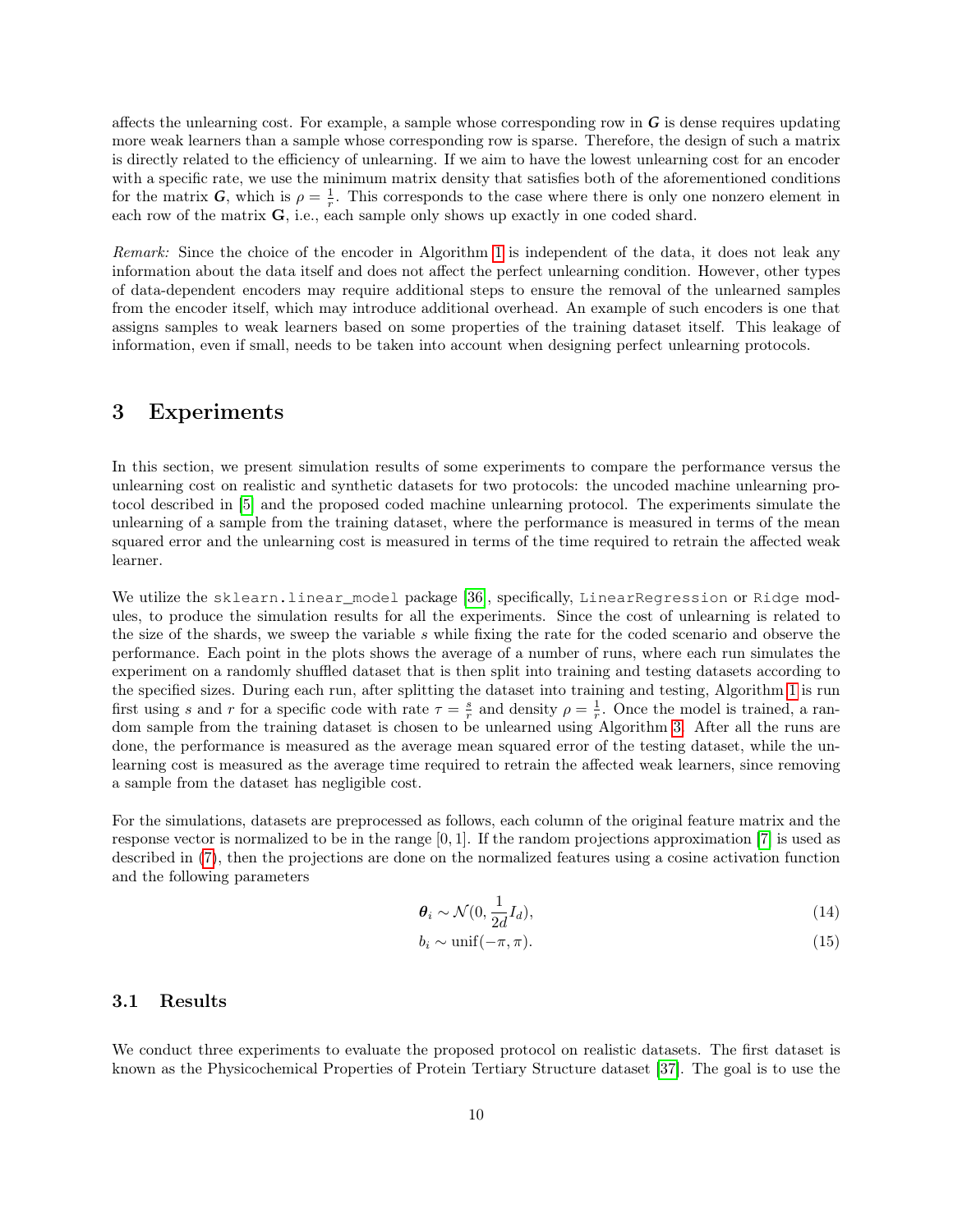<span id="page-10-0"></span>

Figure 3: Performance vs unlearning cost for different values of  $\lambda$  using the Physicochemical Properties of Protein Tertiary Structure dataset [\[37\]](#page-16-7), random projections of features to a 300 dimensional space, and a code of rate  $\tau = 5$ .



Figure 4: Performance vs unlearning cost for different rates  $\tau$  using the Computer Activity dataset [\[38\]](#page-16-8), random projections of features to a 25-dimensional space, and  $\lambda = 10^{-3}$ .

9 original features to estimate the root mean square deviation. This dataset includes 45,730 samples, where 42,000 samples are for training, and the rest are for testing. We consider random projections with  $D = 300$ . The results shown in Figure [3](#page-10-0) show the simulation results for multiple values of  $\lambda = 10^{-4}$ ,  $10^{-5}$ ,  $10^{-6}$  using a code of rate  $\tau = 5$ . It can be seen that coding provides better performance compared to the uncoded machine unlearning at lower unlearning cost, even when using regularization with different values.

The second dataset is known as the Computer Activity dataset [\[38\]](#page-16-8). It is concerned with estimating the portion of time that the CPU operates in user mode using different observed performance measures. We consider random projections of the original features to a space with  $D = 25$ . The dataset has 8,192 samples, with 12 original features, of which 7,500 samples are for training while the rest are for testing. The experiments use a regularization parameter  $\lambda = 10^{-3}$  and different code rates  $\tau = 2.5$ . The results are shown in Figure [4.](#page-10-0) In this figure, we observe that coding provides better performance compared to the uncoded machine unlearning at a lower unlearning cost. Additionally, different rates allow for different achievable performance measures as evident in the figure. More on the effect of code rates will be discussed later in the experiments on a large-scale synthetic dataset.

Finally, we experiment on the Combined Cycle Power Plant dataset [\[37\]](#page-16-7). The goal is to estimate the net hourly electrical energy output using different ambient variables around the plant. The dataset has 9,568 samples, with 4 original features, of which 9,000 samples are for training while the rest are for testing. We consider random projections with  $D = 20$ . The experiments use linear regression with no regularization and different code rates  $\tau = 2.5$  and their results are shown in Figure [5.](#page-11-0) For this case, there is no region of coding to operate in, and intuitively, we do not expect it to beat the performance of the original learning algorithm with a single uncoded shard. However, although coding does not provide a better trade-off in this case, it does not exhibit a worse trade-off either.

The above experiments show results for datasets with relatively small to moderate size and number of features. It remains to be seen if similar behavior can be observed if the dataset size as well as the number of features become much larger. The following experiment shows simulation results of a synthetic dataset generated as follows: a total of 600,000 samples are generated, each with i.i.d. features of size  $d = 100$  drawn from lognormal distribution with parameters  $\mu = 1, \sigma^2 = 4$ , then passed through a random 3-hidden-layers MLP, followed by an output layer with standard normal noise term to generate the desired response variable. The layers contain 50, 25, 50 nodes, respectively, with a sigmoid activation function and their weights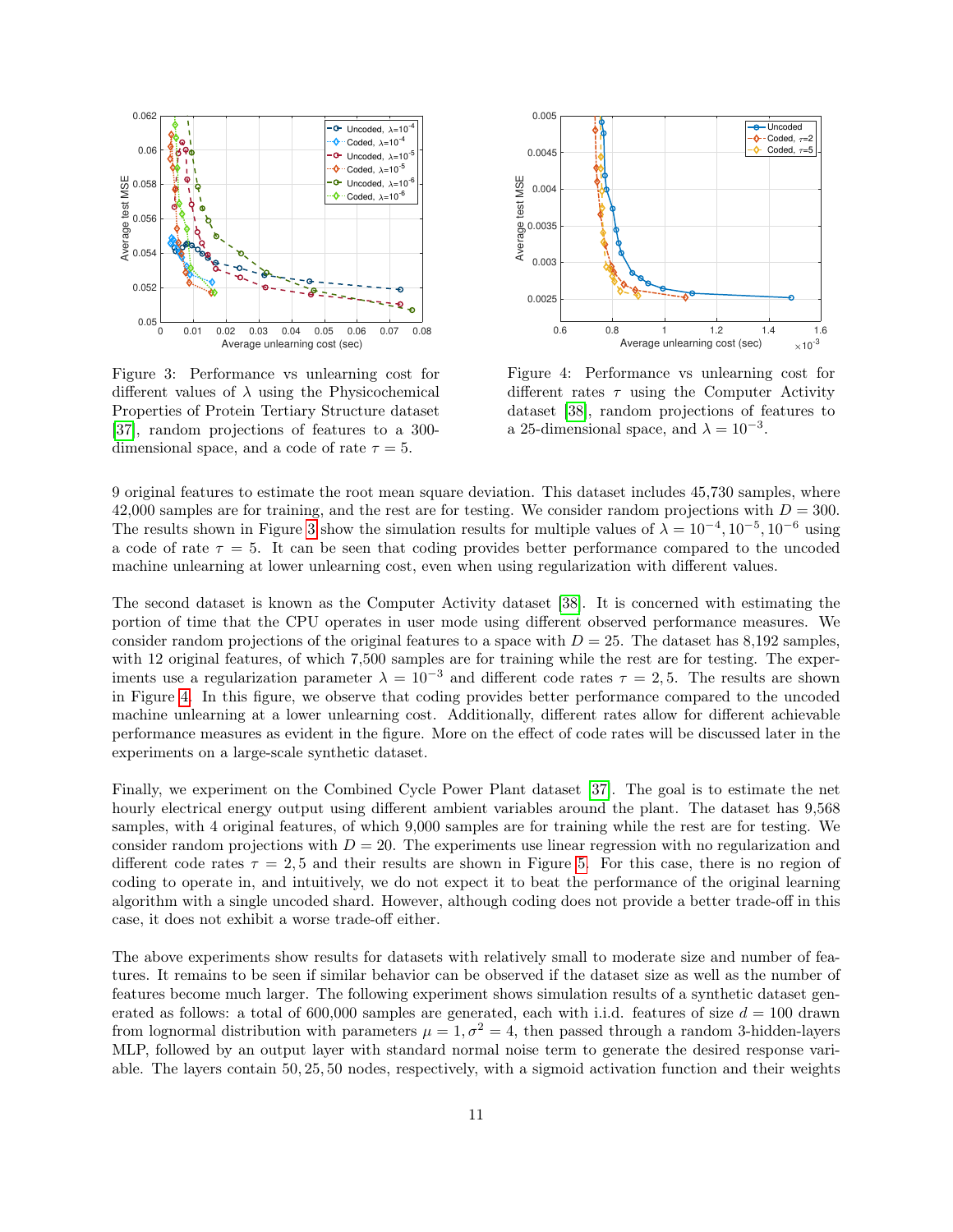<span id="page-11-0"></span>

Figure 5: Performance vs unlearning cost for different rates  $\tau$  using the Combined Cycle Power Plant dataset [\[37\]](#page-16-7) and random projections of features to a 20-dimensional space.



Figure 6: Performance vs unlearning cost for synthetic data generated from an MLP with lognormal(1, 4) features using random projections to a 2,000-dimensional space,  $\lambda = 10^{-2}$ , and codes of different rates  $\tau$ .

and biases are i.i.d. drawn from the standard normal distribution. We use  $\lambda = 10^{-2}$  and apply random projections on the original features using the parameters described above and  $D = 2,000$ . The dataset is split into 500,000 samples for training and 100,000 for testing. The simulation results are shown in Figure [6.](#page-11-0) Note that log-scale is used on the x-axis for better showing of the curves for the coded scenarios. It can be observed that as we increase the rate of the code, the unlearning cost decreases while minimum achievable MSE increases. Hence, one can choose the maximum code rate that satisfies a performance close to the original learning algorithm.

### 3.2 Discussion

The success of the proposed protocol is prominently seen in cases where uncoded machine unlearning exhibits significant degradation in performance as unlearning cost decreases. One possible intuition into why this phenomenon occurs is related to the samples used for training each of the weak learners. Influential samples have been explored in the literature extensively [\[39\]](#page-16-9). As we previously discussed, coding is a method of combining samples into the coded dataset, including these influential samples.

Let us examine the influence of individual samples on the performance of the trained model. We take two of the previously considered datasets, the Computer Activity dataset [\[38\]](#page-16-8) and the Combined Cycle Power Plant dataset [\[37\]](#page-16-7). We conduct the following experiment: we randomly shuffle the data and split it into training and testing datasets with the same sizes as we used before, then we remove samples from the training dataset according to some criteria, then train a single learner on the remaining samples and observe its test MSE. We use two criteria of removal, the first is as follows: remove a sample if any of its original features lie outside certain percentiles. This criterion removes what we denote as outliers. The other criterion is as follows: remove samples whose original features lie inside certain percentiles, this removes what we denote as inliers. In other words, outliers are samples at the tails of the probability distribution function (PDF), and inliers are the ones close to the median. We vary these percentiles symmetrically on both ends and observe the performance on the testing data for multiple runs then compute the observed average test MSE. Figure [7](#page-12-0) shows the experiment results for the dataset with Computer Activity dataset and Figure [8](#page-12-0) shows the experiment results for the Combined Cycle Power Plant dataset. In Figure [7,](#page-12-0) we see a degradation in performance as more outlier samples are removed which is much more significant and immediate compared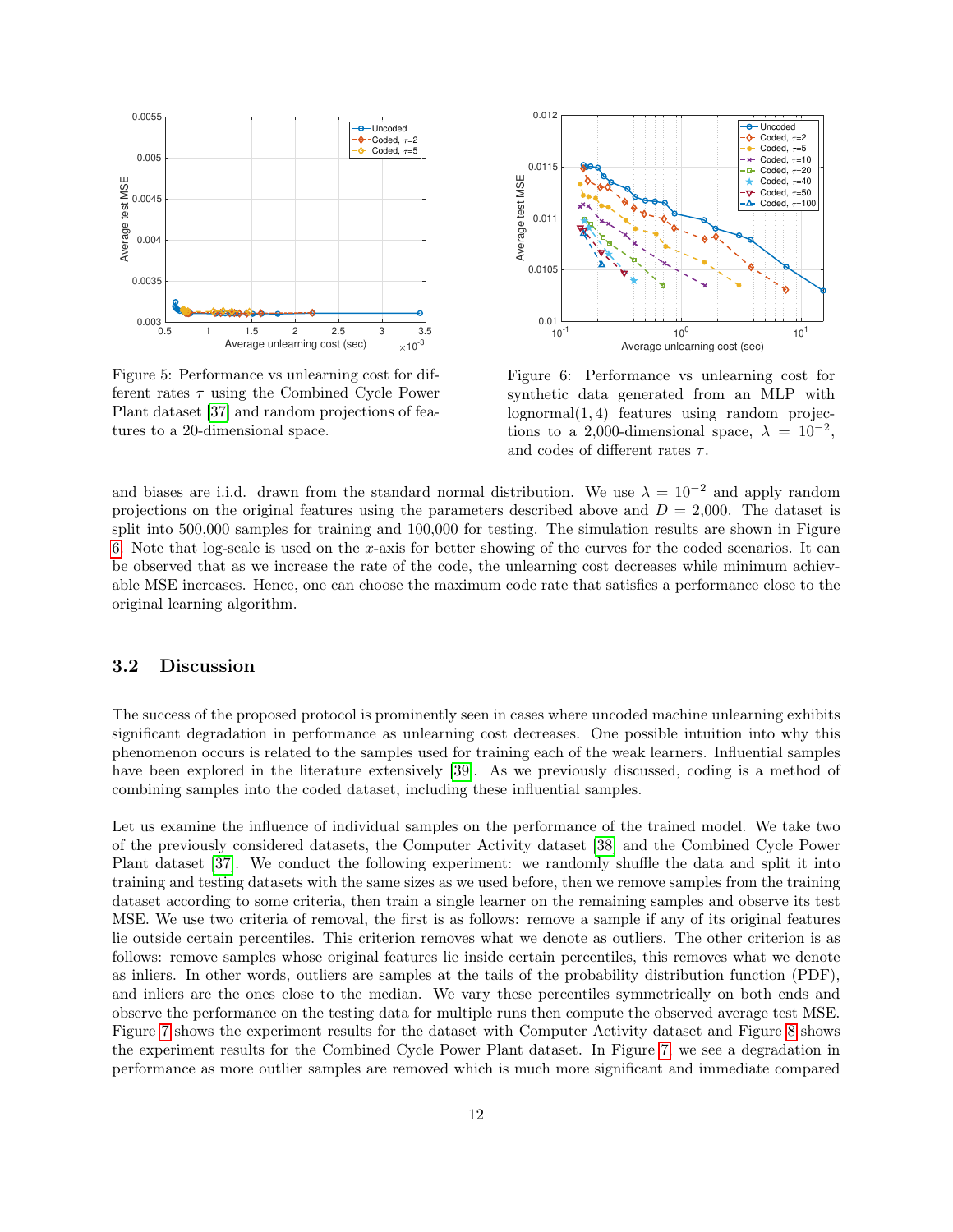<span id="page-12-0"></span>

Figure 7: Original learning algorithm's performance vs percentage of remaining samples after removal of outliers and inliers from the Computer Activity dataset [\[38\]](#page-16-8).



Figure 8: Original learning algorithm's performance vs percentage of remaining samples after removal of outliers and inliers from the Combined Cycle Power Plant dataset [\[37\]](#page-16-7).

to the case where inlier samples are removed. On the other hand, in Figure [8,](#page-12-0) the performance of the model after removing outliers and inliers is quite similar until we remove more than 50% of the samples, then a small gap appears between the two curves that gets larger as the number of removed samples increases.

We believe that one explanation behind the behavior of the uncoded machine unlearning is related to the existence of these influential samples, i.e., outlier samples. In particular, if influential samples exist in the dataset, then the uncoded machine unlearning suffers significant degradation as we increase the number of shards and the proposed protocol can provide a better trade-off. On the other hand, if such influential samples do not exist, then the uncoded machine unlearning does not exhibit any degradation in performance as the number of shards increases, and as shown in the experiment in Figure [5,](#page-11-0) the proposed protocol does not improve on the uncoded machine unlearning and does not negatively affect it either. It is worth noting that these influential samples exist in heavy-tailed distributions which are quite common in a range of realworld examples such as technology, social sciences and demographics, medicine, etc, where machine learning is increasingly employed for these applications. In the aforementioned experiments, we observed that if the probability distribution functions of some of the features have heavy tails, then we have a trade-off for the uncoded machine unlearning and coding provides a better trade-off. However, if there are no heavy tails in the probability distribution functions then we do not see this trade-off and, hence, coding does not provide a better trade-off.

To verify this observation, we create three synthetic datasets with known feature distribution and known relationships to the response variable. Each one of the datasets has  $d = 100$  i.i.d. feature vectors whose elements are drawn from  $\log \text{normal}(\mu, \sigma^2)$  distribution to create the feature matrix *X*. Then, we map these features  $X$  to a degree 3 polynomial with no interaction terms, resulting in the following

$$
\mathbf{X}_p = [\mathbf{X}, \mathbf{X}^{\circ 2}, \mathbf{X}^{\circ 3}],\tag{16}
$$

where  $X^{\circ c}$  is the element-wise c-th power of matrix X. The response variable is generated using [\(8\)](#page-4-2) with i.i.d. elements of  $w$  and  $\epsilon$  drawn from the standard normal distribution. The lognormal distribution has two parameters,  $\mu$  and  $\sigma^2$ . We fix  $\mu = 1$  and vary  $\sigma^2$ . As  $\sigma^2$  increases, the tail becomes heavier; hence, we expect the trade-off to be more evident. The number of samples in each dataset is 25,000 samples, of which 23,000 are used for training and the rest are used for testing. The simulated experiments for  $\sigma^2 = 0.1, 0.5, 0.7$  are shown in Figure [9.](#page-13-1) The code used for all datasets has rate  $\tau = 5$ . As can be seen from the figure, as we increase the value of  $\sigma^2$ , the tail becomes heavier and the trade-off becomes more significant for the uncoded machine unlearning. Additionally, as the tail becomes heavier, the gain provided by the proposed protocol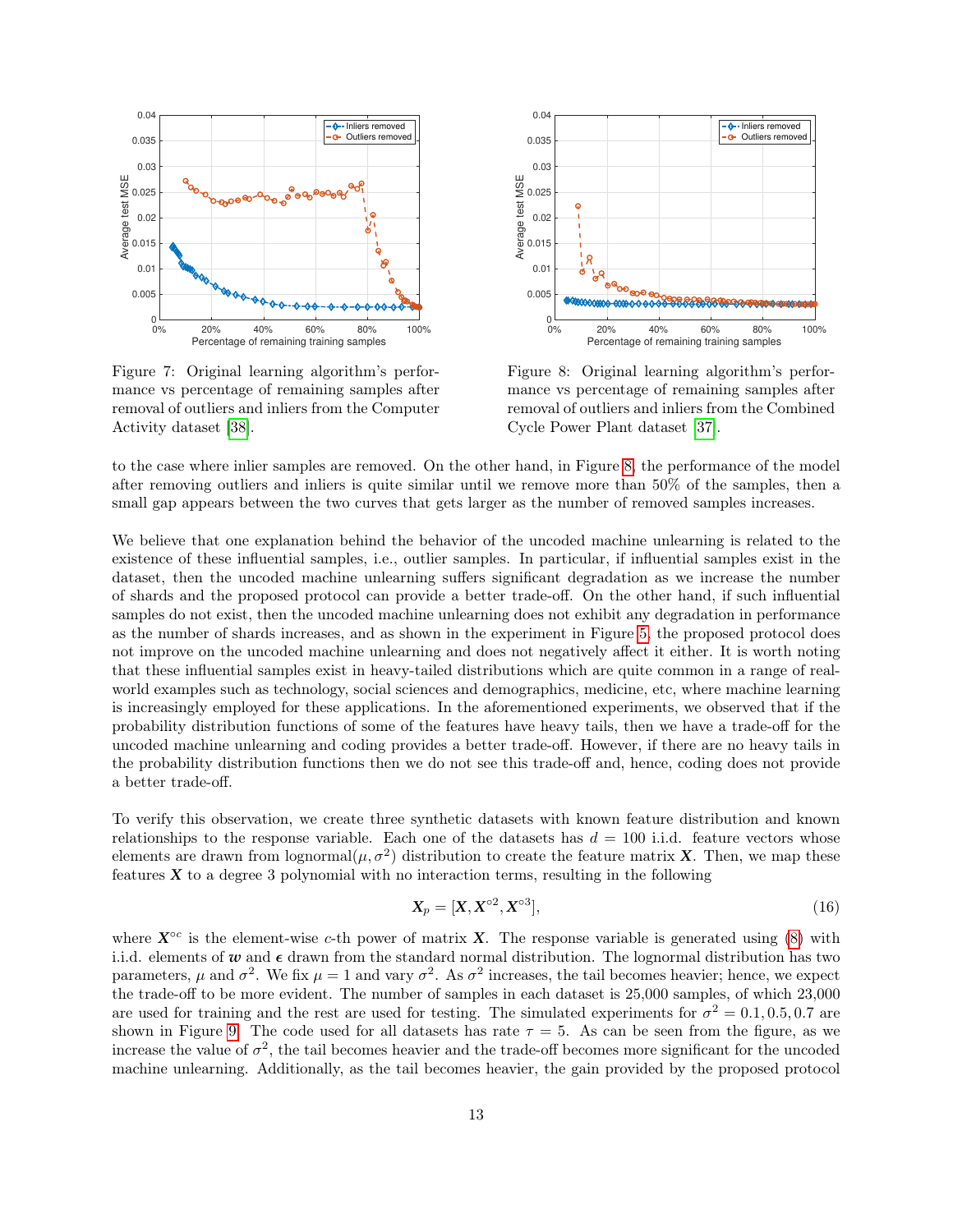<span id="page-13-1"></span>

Figure 9: Performance vs unlearning cost for synthetic data with lognormal features with fixed  $\mu = 1$  and different values of  $\sigma^2$  used in a polynomial of degree 3. The rate of the code is  $\tau = 5$ . The inset figure shows the PDFs of the original lognormal features of the considered datasets with  $\mu = 1$  and different values of  $\sigma^2$ .



Figure 10: Original learning algorithm's performance vs percentage of remaining samples after removal of outliers and inliers from the lognormal polynomial datasets.

in terms of the trade-off is more significant compared to the uncoded machine unlearning.

We also run experiments, same as the ones for the datasets in Section [3.1](#page-9-1) showing the effect of removing inliers versus removing outliers, for these synthetic datasets. We run the inlier and outlier removal process based on the original features and observe the performance of the trained model's performance on the testing dataset. Figure [10](#page-13-1) shows results of these experiments. Similar to what we observed in the realistic dataset experiments, for distributions with heavier tails, removing outlier samples has more influence than inlier samples.

Additional experiments on synthetic datasets are shown in Appendix [A.](#page-17-0) They include experiments with known relationships between the features and response variable as well as a dataset generated using features passed through a random 3-hidden-layers MLP to produce the response variable where we utilize random projections to model this relationship.

# <span id="page-13-0"></span>4 Conclusion

In this work, we considered the problem of perfect machine unlearning for ensemble learning scenarios where the model consists of a master node and multiple non-communicating weak learners trained on disjoint shards of the training dataset. We focused on the trade-off between the performance and unlearning cost for regression models. We presented a new method of learning called coded learning which can potentially enable more efficient unlearning while exhibiting a better trade-off, in terms of the performance versus the unlearning cost, compared to the uncoded machine unlearning. We presented a protocol for coded learning along with a linear encoder for regression datasets as well as its corresponding unlearning protocol and showed its success in ensuring perfect unlearning.

We presented a handful of experiments to show the proposed protocol can succeed in providing a better trade-off for various realistic datasets with different values of the underlying parameters. On the other hand,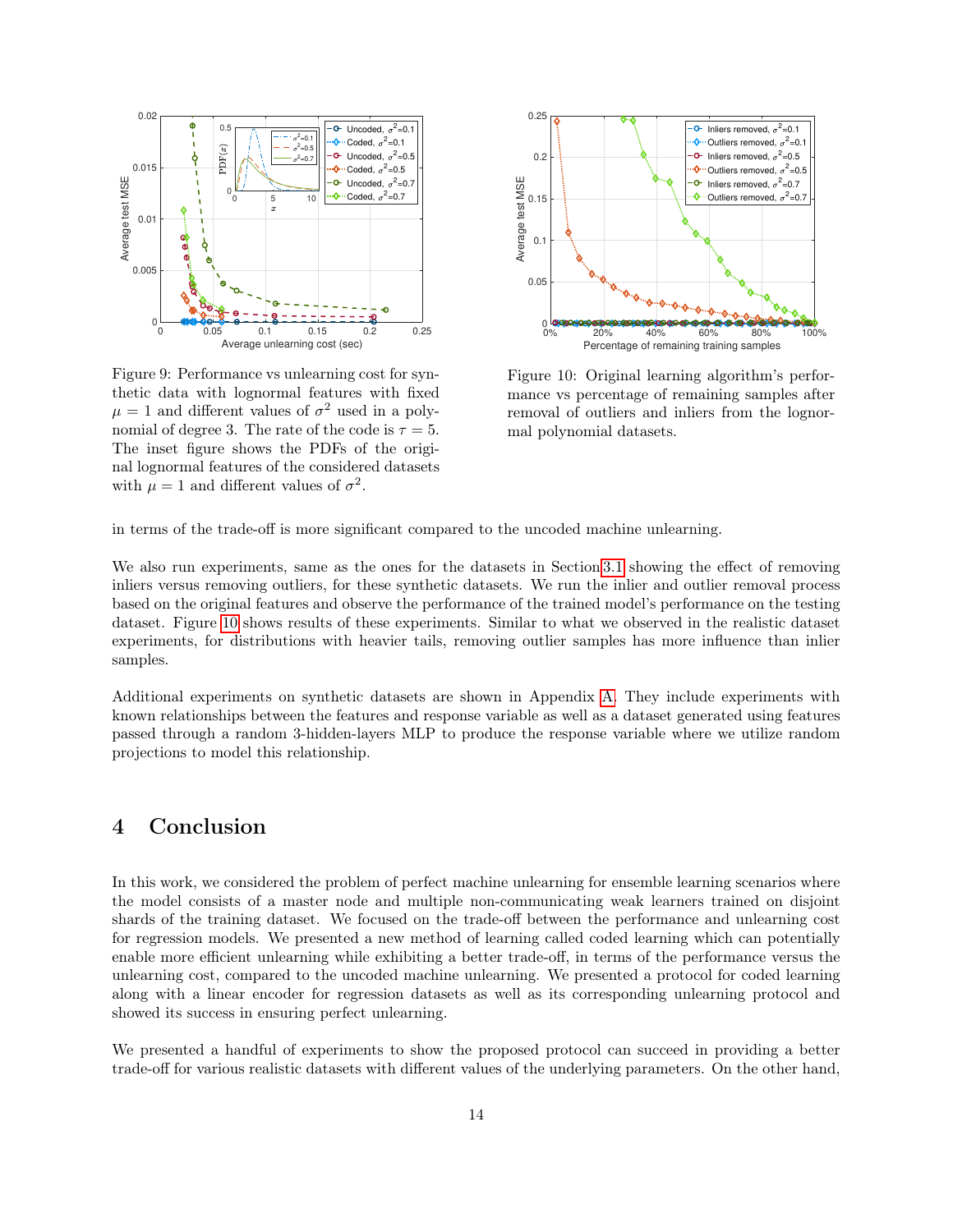we considered datasets for which the uncoded machine unlearning does not exhibit any trade-off between performance and unlearning cost and showed that coding in these scenarios maintains performance on par with the uncoded machine unlearning. In the experiments, we showed that when using appropriate codes one can potentially reduce the unlearning cost to a fraction of the unlearning cost for a single learner trained on the entire dataset while observing a comparable performance to the one of a single learner. Finally, discussions are provided on whether we should expect the proposed protocol to outperform the uncoded machine unlearning based on the existence of influential samples in the dataset using properties of the probability distribution function of the dataset features.

We consider this work as a first step towards understanding the role of coding in machine unlearning. A few possible directions of future work include extending the proposed protocol to concept classes with higher capacity, such as deep neural networks. Studying different classes of codes beyond linear random codes for supervised learning problems is also another possible avenue for research. Designing protocols for almost perfect machine unlearning in convex/non-convex models where only statistical guarantees are required is another area for future investigation. Finally, theoretical exploration of the interplay between influential samples in conjunction with random coding and their impact on the final learned model is another interesting direction for future work.

# References

- <span id="page-14-0"></span>[1] K. He, X. Zhang, S. Ren, and J. Sun, "Deep residual learning for image recognition," in Proceedings of the IEEE conference on computer vision and pattern recognition, 2016, pp. 770–778.
- [2] I. Goodfellow, J. Pouget-Abadie, M. Mirza, B. Xu, D. Warde-Farley, S. Ozair, A. Courville, and Y. Bengio, "Generative adversarial nets," in Advances in neural information processing systems, 2014, pp. 2672–2680.
- [3] A. Vaswani, N. Shazeer, N. Parmar, J. Uszkoreit, L. Jones, A. N. Gomez, Ł. Kaiser, and I. Polosukhin, "Attention is all you need," in Advances in neural information processing systems, 2017, pp. 5998–6008.
- <span id="page-14-1"></span>[4] A. Radford, J. Wu, R. Child, D. Luan, D. Amodei, and I. Sutskever, "Language models are unsupervised multitask learners," OpenAI blog, vol. 1, no. 8, p. 9, 2019.
- <span id="page-14-2"></span>[5] L. Bourtoule, V. Chandrasekaran, C. Choquette-Choo, H. Jia, A. Travers, B. Zhang, D. Lie, and N. Papernot, "Machine unlearning," arXiv preprint arXiv:1912.03817, 2019.
- <span id="page-14-3"></span>[6] C. E. Shannon, "A mathematical theory of communication," The Bell system technical journal, vol. 27, no. 3, pp. 379–423, 1948.
- <span id="page-14-4"></span>[7] A. Rahimi and B. Recht, "Random features for large-scale kernel machines," in Advances in neural information processing systems, 2007, pp. 1177–1184.
- <span id="page-14-5"></span>[8] A. Sinha and J. C. Duchi, "Learning kernels with random features," in Advances in Neural Information Processing Systems, 2016, pp. 1298–1306.
- <span id="page-14-6"></span>[9] D. L. Donoho, "Compressed sensing," IEEE Transactions on Information Theory, vol. 52, no. 4, pp. 1289–1306, 2006.
- <span id="page-14-7"></span>[10] E. J. Candès, J. Romberg, and T. Tao, "Robust uncertainty principles: Exact signal reconstruction from highly incomplete frequency information," IEEE Transactions on Information Theory, vol. 52, no. 2, pp. 489–509, 2006.
- <span id="page-14-8"></span>[11] Y. Cao and J. Yang, "Towards making systems forget with machine unlearning," in 2015 IEEE Symposium on Security and Privacy. IEEE, 2015, pp. 463–480.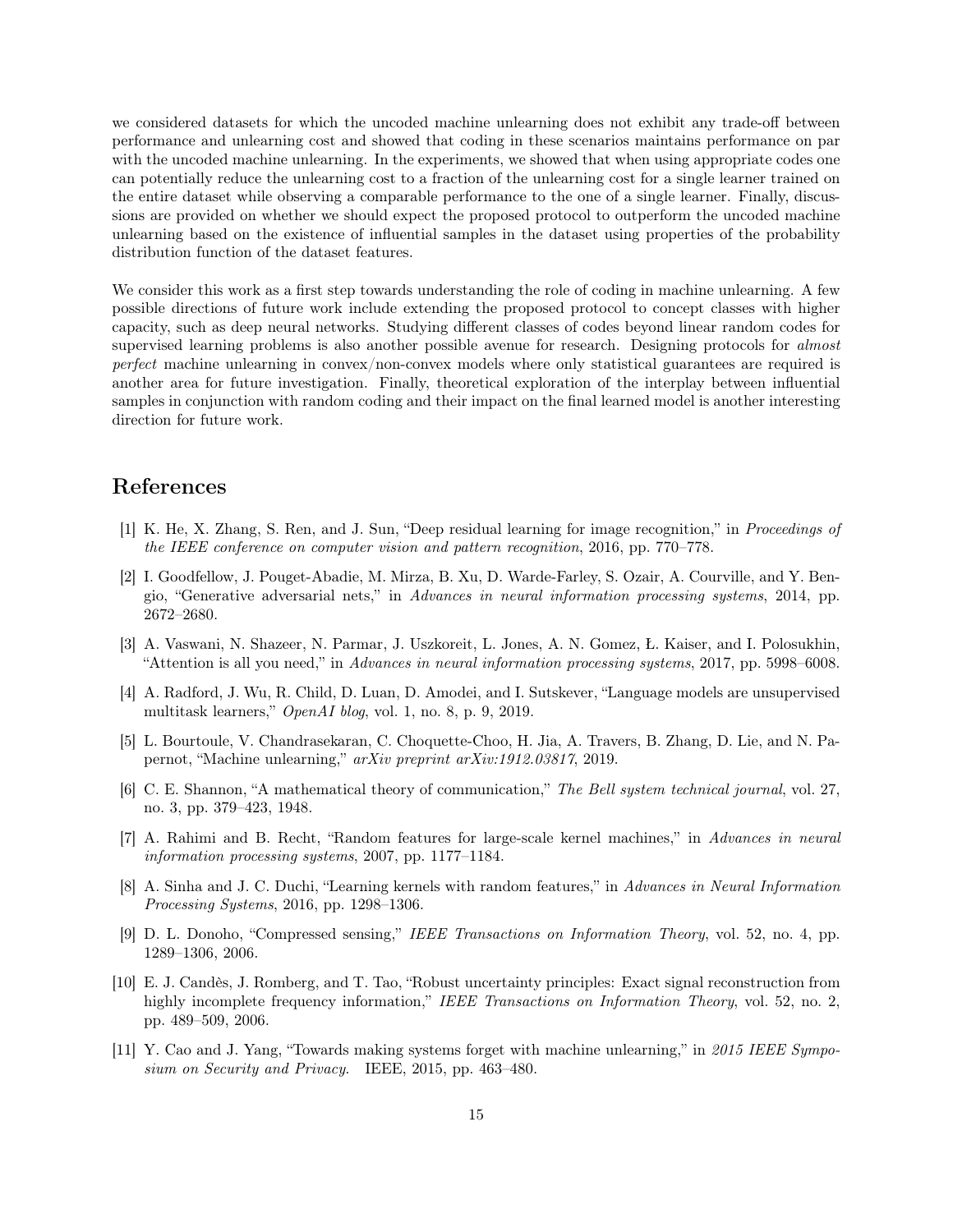- <span id="page-15-0"></span>[12] A. Beirami, M. Razaviyayn, S. Shahrampour, and V. Tarokh, "On optimal generalizability in parametric learning," in Advances in Neural Information Processing Systems, 2017, pp. 3455–3465.
- [13] P. W. Koh and P. Liang, "Understanding black-box predictions via influence functions," arXiv preprint arXiv:1703.04730, 2017.
- [14] R. Giordano, W. Stephenson, R. Liu, M. Jordan, and T. Broderick, "A swiss army infinitesimal jackknife," in The 22nd International Conference on Artificial Intelligence and Statistics, 2019, pp. 1139– 1147.
- <span id="page-15-1"></span>[15] K. R. Rad and A. Maleki, "A scalable estimate of the out-of-sample prediction error via approximate leave-one-out cross-validation," Journal of the Royal Statistical Society Series B, vol. 82, no. 4, pp. 965–996, 2020.
- <span id="page-15-2"></span>[16] C. Guo, T. Goldstein, A. Hannun, and L. van der Maaten, "Certified data removal from machine learning models," ICML, 2020.
- <span id="page-15-3"></span>[17] S. Garg, S. Goldwasser, and P. N. Vasudevan, "Formalizing data deletion in the context of the right to be forgotten," in Annual International Conference on the Theory and Applications of Cryptographic Techniques. Springer, 2020, pp. 373–402.
- <span id="page-15-4"></span>[18] A. Ginart, M. Guan, G. Valiant, and J. Y. Zou, "Making AI forget you: Data deletion in machine learning," in Advances in Neural Information Processing Systems, 2019, pp. 3513–3526.
- [19] S. Neel, A. Roth, and S. Sharifi-Malvajerdi, "Descent-to-delete: Gradient-based methods for machine unlearning," arXiv preprint arXiv:2007.02923, 2020.
- [20] A. Golatkar, A. Achille, and S. Soatto, "Eternal sunshine of the spotless net: Selective forgetting in deep networks," in Proceedings of the IEEE/CVF Conference on Computer Vision and Pattern Recognition, 2020, pp. 9304–9312.
- <span id="page-15-5"></span>[21] Q. P. Nguyen, B. K. H. Low, and P. Jaillet, "Variational bayesian unlearning," Advances in Neural Information Processing Systems, vol. 33, 2020.
- <span id="page-15-6"></span>[22] M. Abadi, A. Chu, I. Goodfellow, H. B. McMahan, I. Mironov, K. Talwar, and L. Zhang, "Deep learning with differential privacy," in Proceedings of the 2016 ACM SIGSAC Conference on Computer and Communications Security, 2016, pp. 308–318.
- [23] C. Dwork, G. N. Rothblum, and S. Vadhan, "Boosting and differential privacy," in 2010 IEEE 51st Annual Symposium on Foundations of Computer Science. IEEE, 2010, pp. 51–60.
- <span id="page-15-7"></span>[24] K. Chaudhuri and C. Monteleoni, "Privacy-preserving logistic regression," in Advances in neural information processing systems, 2009, pp. 289–296.
- <span id="page-15-8"></span>[25] R. Shokri and V. Shmatikov, "Privacy-preserving deep learning," in Proceedings of the 22nd ACM SIGSAC conference on computer and communications security, 2015, pp. 1310–1321.
- [26] P. Mohassel and Y. Zhang, "SecureML: A system for scalable privacy-preserving machine learning," in 2017 IEEE Symposium on Security and Privacy (SP). IEEE, 2017, pp. 19–38.
- [27] J. So, B. Guler, A. S. Avestimehr, and P. Mohassel, "CodedPrivateML: A fast and privacy-preserving framework for distributed machine learning," arXiv preprint arXiv:1902.00641, 2019.
- [28] M. Soleymani, H. Mahdavifar, and A. S. Avestimehr, "Privacy-preserving distributed learning in the analog domain," arXiv preprint arXiv:2007.08803, 2020.
- [29] S. S. Azam, T. Kim, S. Hosseinalipour, C. Brinton, C. Joe-Wong, and S. Bagchi, "Towards generalized and distributed privacy-preserving representation learning," arXiv preprint arXiv:2010.01792, 2020.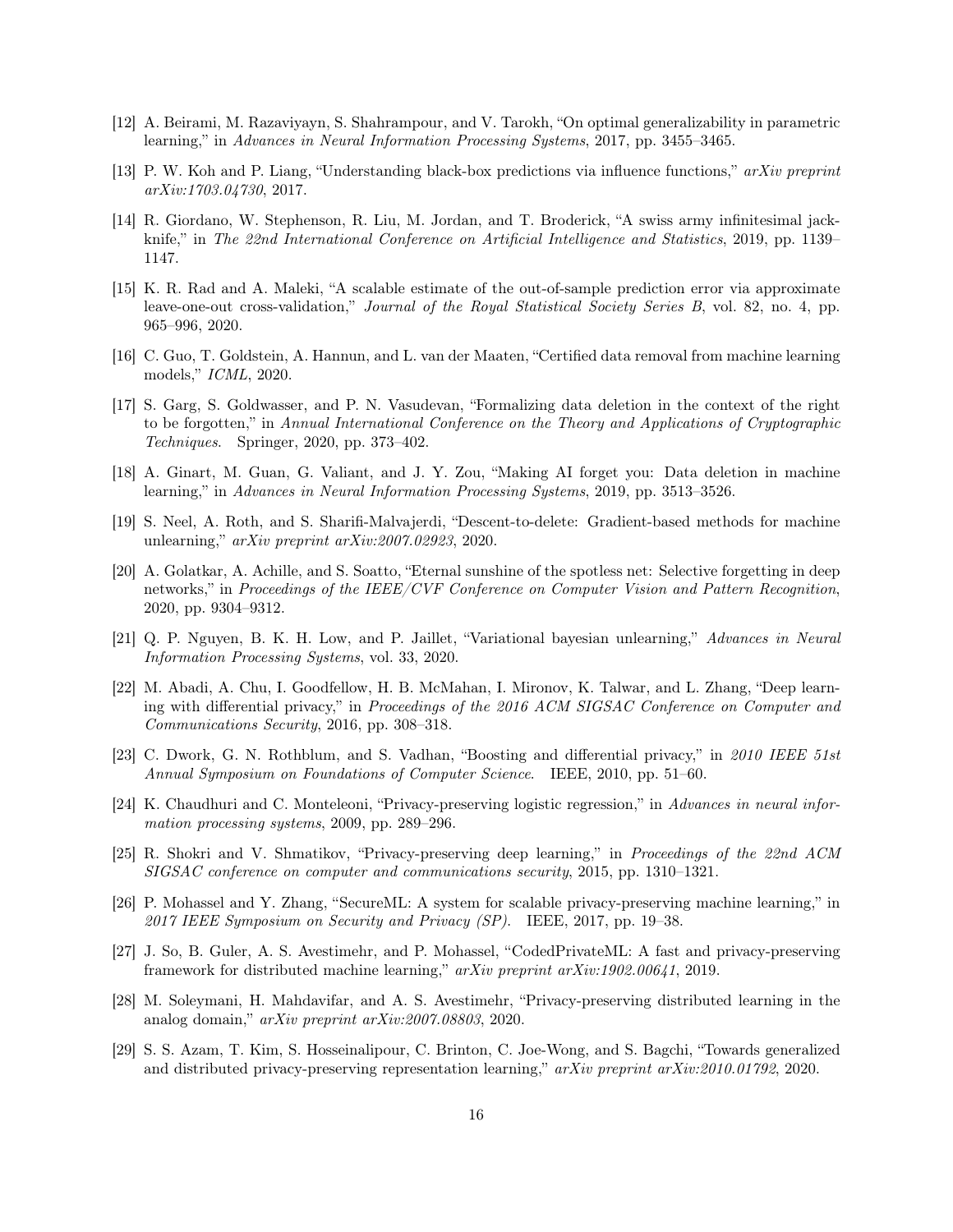- <span id="page-16-0"></span>[30] T. Li, J. Li, X. Chen, Z. Liu, W. Lou, and T. Hou, "NPMML: A framework for non-interactive privacypreserving multi-party machine learning," IEEE Transactions on Dependable and Secure Computing, 2020.
- <span id="page-16-1"></span>[31] S. Shahrampour, A. Beirami, and V. Tarokh, "On data-dependent random features for improved generalization in supervised learning," AAAI, 2018.
- <span id="page-16-2"></span>[32] R. Agrawal, T. Campbell, J. Huggins, and T. Broderick, "Data-dependent compression of random features for large-scale kernel approximation," in The 22nd International Conference on Artificial Intelligence and Statistics, 2019, pp. 1822–1831.
- <span id="page-16-3"></span>[33] I. Radosavovic, P. Dollár, R. Girshick, G. Gkioxari, and K. He, "Data distillation: Towards omnisupervised learning," in *Proceedings of the IEEE conference on computer vision and pattern recognition*, 2018, pp. 4119–4128.
- <span id="page-16-4"></span>[34] T. Wang, J.-Y. Zhu, A. Torralba, and A. A. Efros, "Dataset distillation," arXiv preprint arXiv:1811.10959, 2018.
- <span id="page-16-5"></span>[35] B. Scholkopf and A. J. Smola, Learning with kernels: support vector machines, regularization, optimization, and beyond. Adaptive Computation and Machine Learning series, 2018.
- <span id="page-16-6"></span>[36] F. Pedregosa, G. Varoquaux, A. Gramfort, V. Michel, B. Thirion, O. Grisel, M. Blondel, P. Prettenhofer, R. Weiss, V. Dubourg et al., "Scikit-learn: Machine learning in python," the Journal of machine Learning research, vol. 12, pp. 2825–2830, 2011.
- <span id="page-16-7"></span>[37] D. Dua and C. Graff, "UCI machine learning repository," 2017. [Online]. Available: [http:](http://archive.ics.uci.edu/ml) [//archive.ics.uci.edu/ml](http://archive.ics.uci.edu/ml)
- <span id="page-16-8"></span>[38] C. Rasmussen, R. Neal, G. Hinton, D. Camp, M. Revow, Z. Ghahramani, R. Kustra, and R. Tibshirani, "Data for evaluating learning in valid experiments (delve)," 2003.
- <span id="page-16-9"></span>[39] D. A. Belsley, E. Kuh, and R. E. Welsch, Regression diagnostics: Identifying influential data and sources of collinearity. John Wiley & Sons, 2005, vol. 571.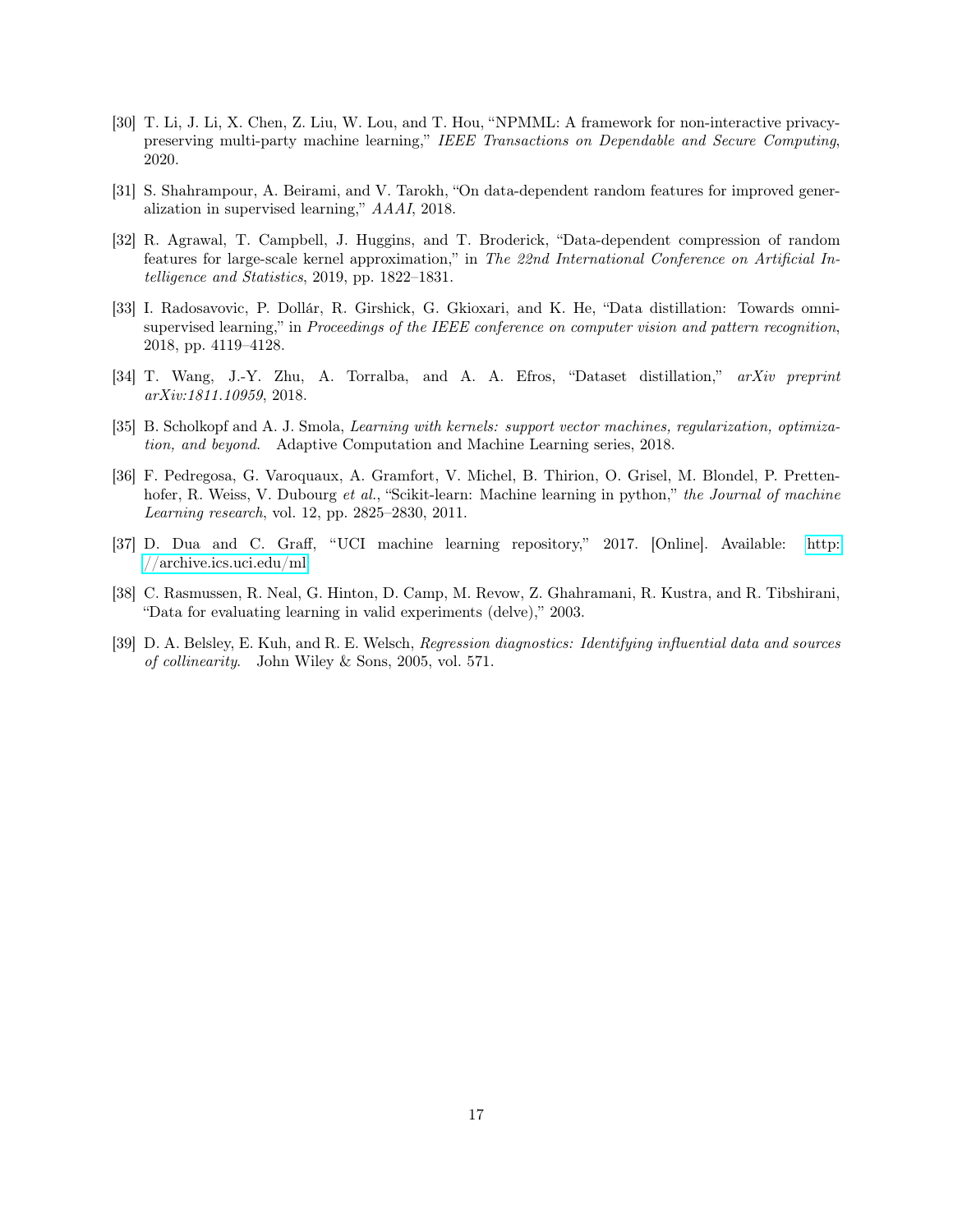# <span id="page-17-0"></span>A Synthetic data

In this appendix, we further experiment with three synthetic datasets to show the trade-off using the uncoded machine unlearning and the proposed coded machine unlearning. In the first experiment, we randomly generate  $d = 100$  i.i.d. feature vectors where each element is drawn from  $\chi^2(1)$ , i.e., a chi-square distribution with 1 degree of freedom. Then, we map these features **X** to a degree 4 polynomial with no interaction terms, resulting in the following

$$
\mathbf{X}_p = [\mathbf{X}, \mathbf{X}^{\circ 2}, \mathbf{X}^{\circ 3}, \mathbf{X}^{\circ 4}]. \tag{17}
$$

Then, the response variable is generated as described in  $(8)$ , where elements of *w* and  $\epsilon$  are i.i.d. and generated randomly from the standard normal distribution. The size of the dataset is 47,000 samples, of which 42,000 samples are for training the rest are for testing. The simulation is run with no regularization term and using codes of rates  $\tau = 2, 5, 10$ . The result of this experiment is shown in Figure [11.](#page-18-0) It can be seen that coding provides better performance compared to the uncoded machine unlearning at a lower unlearning cost. Additionally, it can be observed that different rates allow for different achievable MSE values. As the rate increases, the lowest achievable MSE increases. Hence, similar to what is observed in Figure [6,](#page-11-0) although higher rates reduce the unlearning cost, they might be incapable of achieving some desired performance measures. For example, see the rightmost points in each of the curves for rates  $\tau = 2, 5, 10$  in Figure [11.](#page-18-0)

In the second experiment, we use a random MLP to create a nonlinear mapping and utilize random projections to simulate the experiment. Specifically, we randomly generate  $d = 50$  i.i.d. feature vectors whose elements are drawn from a lognormal $(1, 4)$  distribution, then pass these features through a 3-hidden-layers MLP with 50, 25, 50 nodes for each layer, respectively, each with a sigmoid activation function, followed by a linear output layer with a single node. All the weights and biases of these layers are i.i.d. and are generated from a standard normal distribution. A standard normally-distributed error term is added to the output of the MLP to generate the final response variable. In this experiment, we use random projections as described in [\(7\)](#page-4-1) on the normalized original features using  $D = 1,000$  and the aforementioned parameters. The size of the dataset is 90,000 samples, of which 82,000 are for training and the rest are for testing. The results of this experiment for a code with rate  $\tau = 5$  and regularization parameters  $\lambda = 10^{-2}$ ,  $10^{-3}$  are shown in Figure [12.](#page-18-0) To illustrate the benefit of random projections, compare the curves in the figure with the performance of using the original features and ridge regression on a single learner which is trained on the entire uncoded training dataset where we observe an average MSE in the range 0.147 − 0.15 for the aforementioned values of  $\lambda$ , as well as  $\lambda = 0$ . This experiment shows that coding can provide gain in the trade-off, compared to the uncoded machine unlearning, even for models that employ regularization using different values of  $\lambda$ .

In the third experiment, we generate  $d = 100$  i.i.d. feature vectors where each element of these vectors is drawn from a standard normal distribution. Then, the response variable is generated as a linear combination of these features with additive noise, where elements of  $w$  and  $\epsilon$  are i.i.d. and generated randomly from the standard normal distribution. The size of the dataset is 15,000 samples, of which 10,000 are for training the rest are for testing. We simulate the linear regression problem using codes of rates  $\tau = 2, 5$ . The result of this experiment is shown in Figure [13.](#page-19-0) This experiment shows a case where the uncoded machine unlearning maintains the same performance as the unlearning cost decreases. For this case, there is no meaningful region for the coding to operate in and, intuitively, we do not expect it to beat the performance of the original learning algorithm with a single uncoded shard. Therefore, although coding does not provide a better trade-off in this case, it does not exhibit a worse trade-off either.

Finally, we conduct two experiments that are concerned with the outlier vs inlier removal for two datasets; the aforementioned chi-square features in a polynomial and the standard normal features in a linear model. The results of the two experiments are shown in Figure [14](#page-19-1) and Figure [15,](#page-19-1) respectively. Similar to the observations discussed in Section [3,](#page-9-0) the degradation in performance is more evident in datasets whose features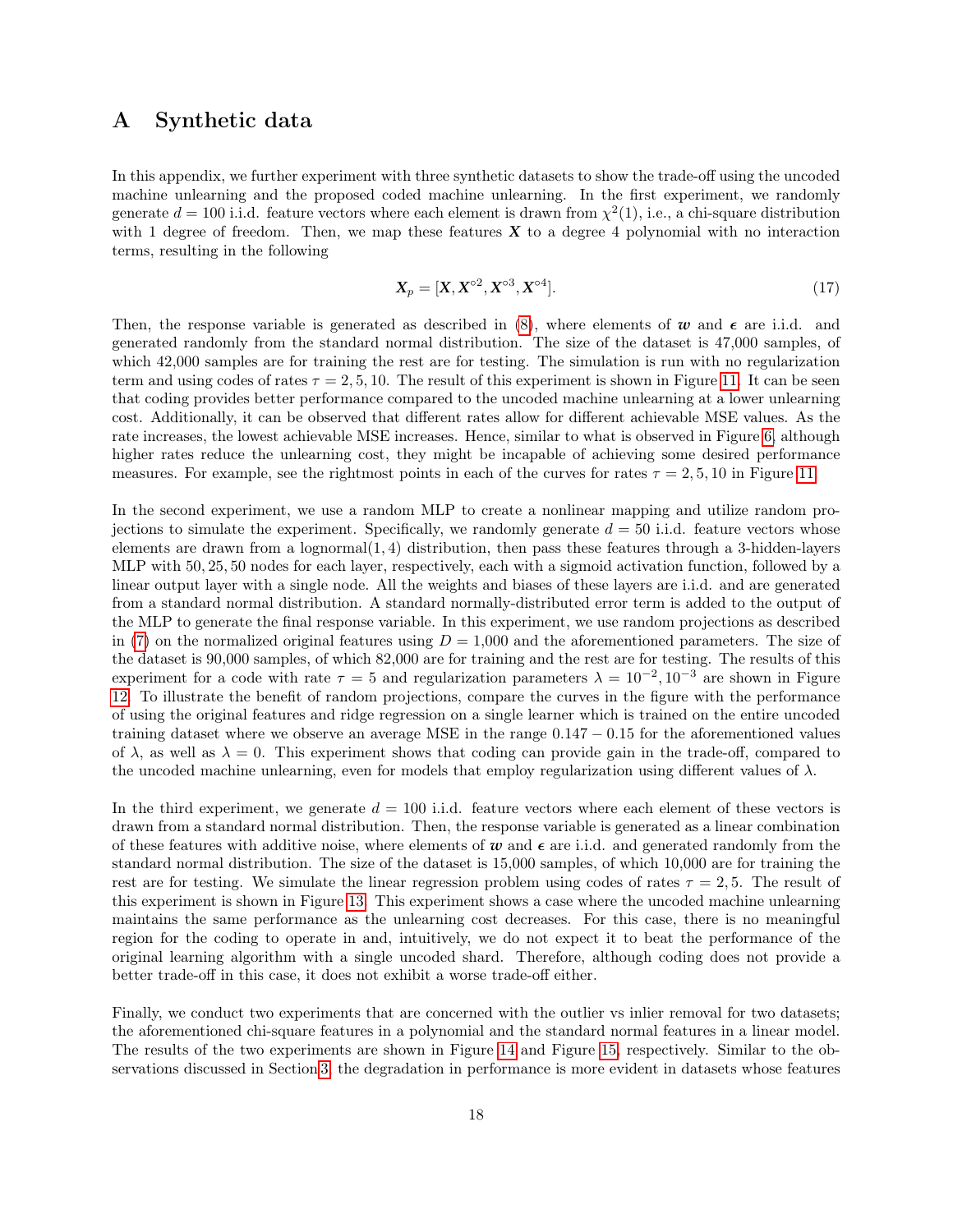<span id="page-18-0"></span>

Figure 11: Performance vs unlearning cost for synthetic data with  $\chi^2(1)$  features used in a polynomial of degree 4.



Figure 12: Performance vs unlearning cost for synthetic data generated from an MLP with lognormal(1, 4) features using random projections to a 1,000-dimensional, code rate  $\tau = 5$ , and different values of  $\lambda$ .

have heavier tails. Furthermore, as we observed in the experiments in this appendix, coding provides a better trade-off compared to the uncoded machine unlearning for datasets with heavy-tailed features; however, if the dataset does not have heavy-tailed features, coding does not negatively affect the trade-off.

# B Training Performance

In this appendix, the performance of a model on the training dataset is measured as the average MSE of the uncoded training dataset, regardless of whether coding is utilized or not, using the aggregate model. Note that the learning cost is computed as the average time that is taken to train the weak learners on their respective datasets. The resulting trade-off for the realistic datasets considered in Section [3](#page-9-0) is shown in Figures [16](#page-20-0)[-18,](#page-20-1) and for the experiments considered in Appendix [A](#page-17-0) is shown in Figures [19-](#page-20-1)[21.](#page-21-0) It can be observed from these figures that the average train MSE is always less than the average test MSE when comparing each point in these figures with its corresponding point in the average test MSE figures. The correspondence here is not an x-axis correspondence, but rather an order correspondence. For instance, the rightmost point in any curve should be compared with the rightmost point in the corresponding curve and so on.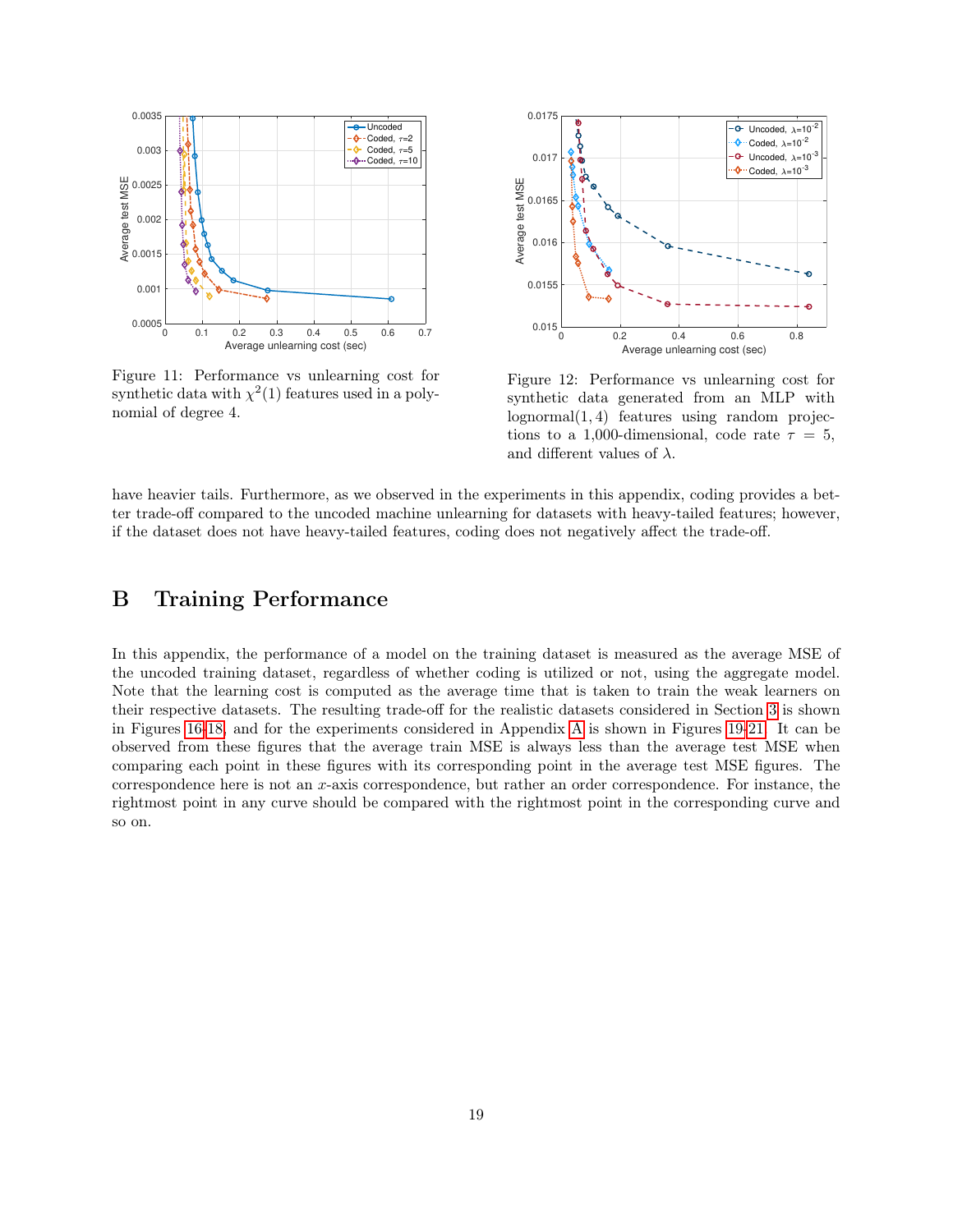<span id="page-19-0"></span>

Figure 13: Performance vs unlearning cost for synthetic data with standard normally distributed features used in a linear model.

<span id="page-19-1"></span>

Figure 14: Original learning algorithm's performance vs percentage of remaining samples after removal of outliers and inliers from the  $\chi^2(1)$ polynomial dataset.



Figure 15: Original learning algorithm's performance vs percentage of remaining samples after removal of outliers and inliers from the linear dataset with standard normal features.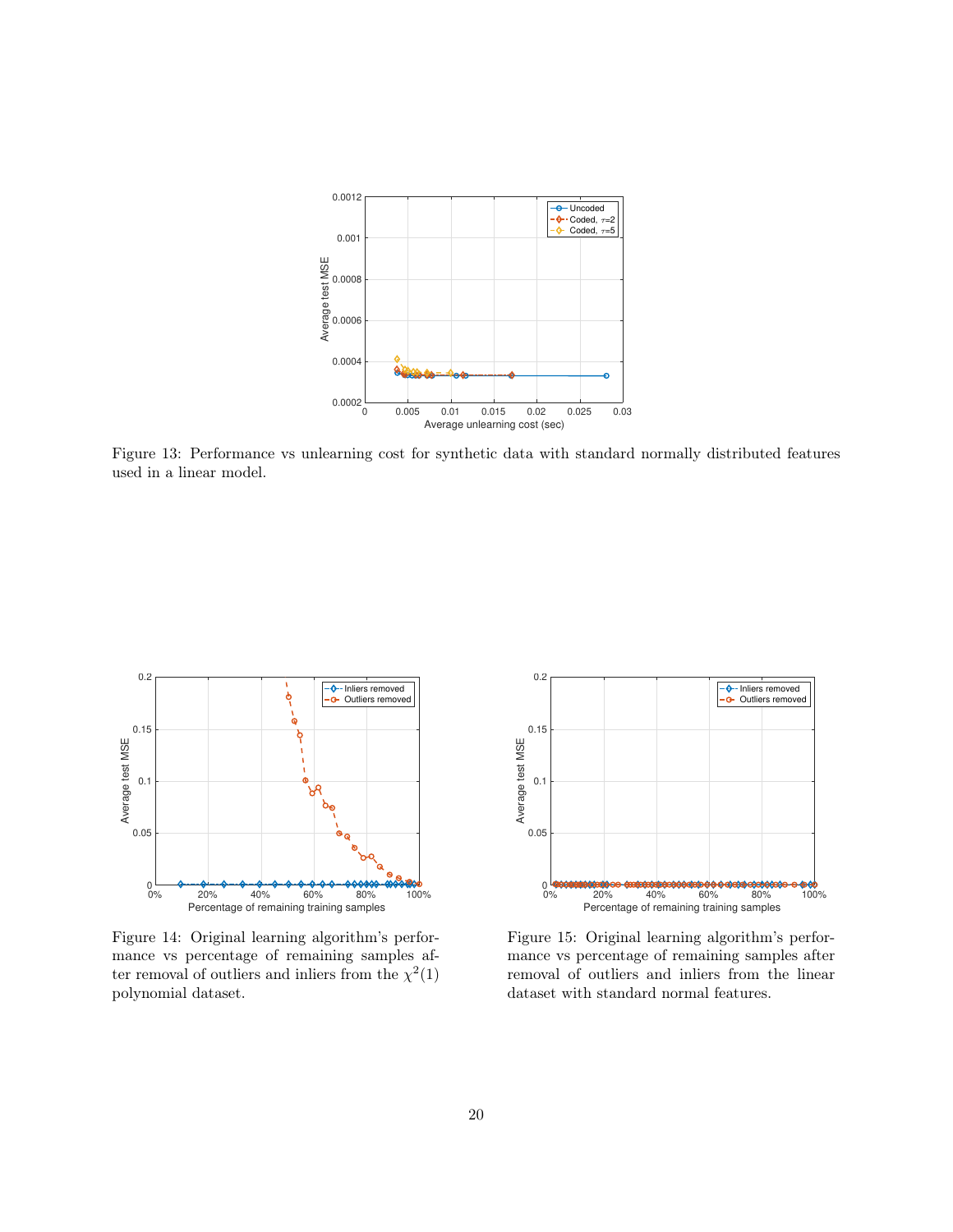<span id="page-20-0"></span>

Figure 16: Training performance vs learning cost for different values of  $\lambda$  using the Physicochemical Properties of Protein Tertiary Structure dataset [\[37\]](#page-16-7), random projections of features to a 300-dimensional space, and a code of rate  $\tau = 5$ .



Figure 17: Training performance vs learning cost for different rates using the Computer Activity dataset [\[38\]](#page-16-8), random projections of features to a 25-dimensional space, and  $\lambda = 10^{-3}$ .

<span id="page-20-1"></span>

Figure 18: Training performance vs learning cost for different rates using the Combined Cycle Power Plant dataset [\[37\]](#page-16-7) and random projections of features to a 20-dimensional space.



Figure 19: Training performance vs learning cost for synthetic data with  $\chi^2(1)$  features used in a polynomial of degree 4.